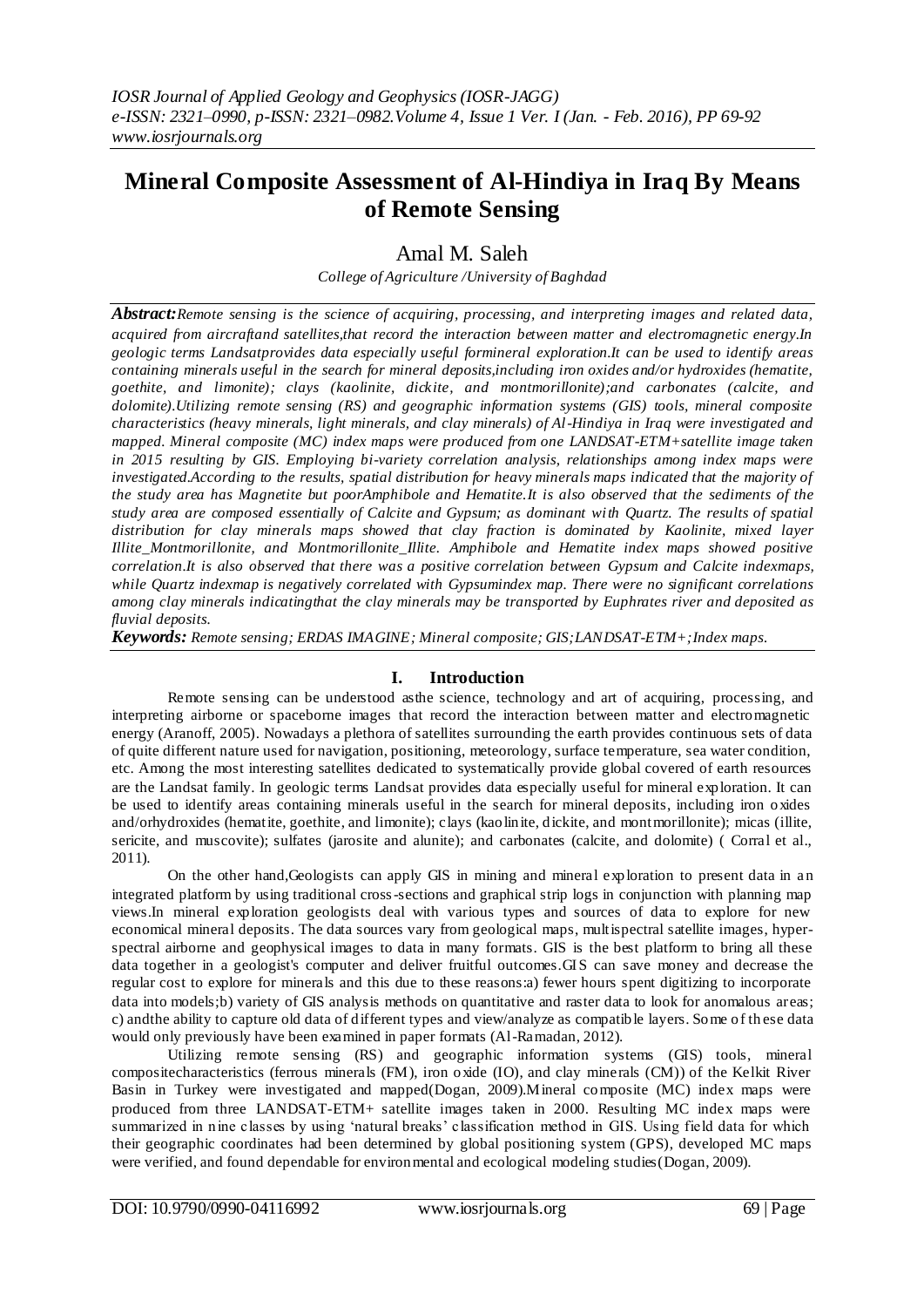In Egypt, Tushka Lakes and the surrounding area were analyzed and mapped for land cover change and mineral composite (MC) characteristics (ferrous minerals (FM), iron oxides (IO), and clay minerals (CM)) (Sarajlic, 2012). Land cover change and MC maps were developed using Landsat TM image and Landsat ETM+ image.Using ArcMap 10, developed MC index maps were classified into seven classes by using the natural breaks method. The developed maps from this study are to be used as a guide for agriculture and environmental decision making (Sarajlic, 2012).

Nowadays, there are many different techniques and many ready-to-use professional tools in form of software packages are available for researchers to help them perform the atmospheric correction of multispectral data (Khan, 2013).

This study has been aimed to develop updated thematicmaps that reveal the spatial distribution of mineral composite of Al-Hindiya:

- i. Heavy minerals (Amphibole, Hematite, and Magnetite).<br>ii. Light minerals (Calcite, Gypsum, and Quartz).
- ii. Light minerals (Calcite, Gypsum, and Quartz).<br>iii. Clay minerals (Illite Montmorillonite, Kaolinit
- Clay minerals (Illite\_Montmorillonite, Kaolinite,and Montmorillonite\_Illite).

The produced maps have the potential to help the decision makersand researchers who study in the region, and can be useful for the studies devoted to agriculture environment.

### **II. Description Of The Study Area**

Al-Hindiya or Hindiya is a city in [Iraq](http://en.wikipedia.org/wiki/Iraq) on the [Euphrates River.](http://en.wikipedia.org/wiki/Euphrates_River) It is geographically situatedon latitude32° 47′ 15.84″- 32° 17′ 31.68″ North and longitude 44° 05′ 52.03″- 44° 17′ 47.28″ East.The city is located in th[eKerbala Governorate](http://en.wikipedia.org/wiki/Kerbala_Governorate) and it lies to the south of Baghdad and west of ancient Babylon(Fig.1a).

The study area includes one main soil formations;the alluvial flood plain. The land is naturally vegetated withAgool (*Alhagi maurorum*).The major soil families at this site is (fine, smectitic, active, calcareous, hyperthermic, Typic Torrifluvents) (Soil Survey Staff, 2014).

### **2.1. Climate**

Al-Hindiya experiences [a hot desert climate](https://en.wikipedia.org/wiki/Hot_desert_climate)[\(Köppen-Geigerclimate classificationB](https://en.wikipedia.org/wiki/K%C3%B6ppen_climate_classification)Wh) andthe average maximum temperature is as high as 30.78°C (87.42 °F) (Peel et al., 2007).

The district is at an altitude of about 30 metres (98 ft) above sea level (Sanlaville, 1989).Observations of rainfall at Hindiya gave a mean annual precipitation of 160 millimetres (6.3 in), but there were wide variances from a maximum of 568 millimetres (22.4 in) to a minimum of 37 millimetres (1.5 in) (Allan, 2001).In addition to the remarkable difference in the temperature between day and night, the wind prevalent in the area is mostly northwest toward southeast accompanied by sand storms especially in summer and sometimes winds come from the south and south west (Iraqi meteorological organization, 2008).



**(a) (b) Figure 1.(a) Location map of the study area, (b) The Satellite Landsat ETM+scene.**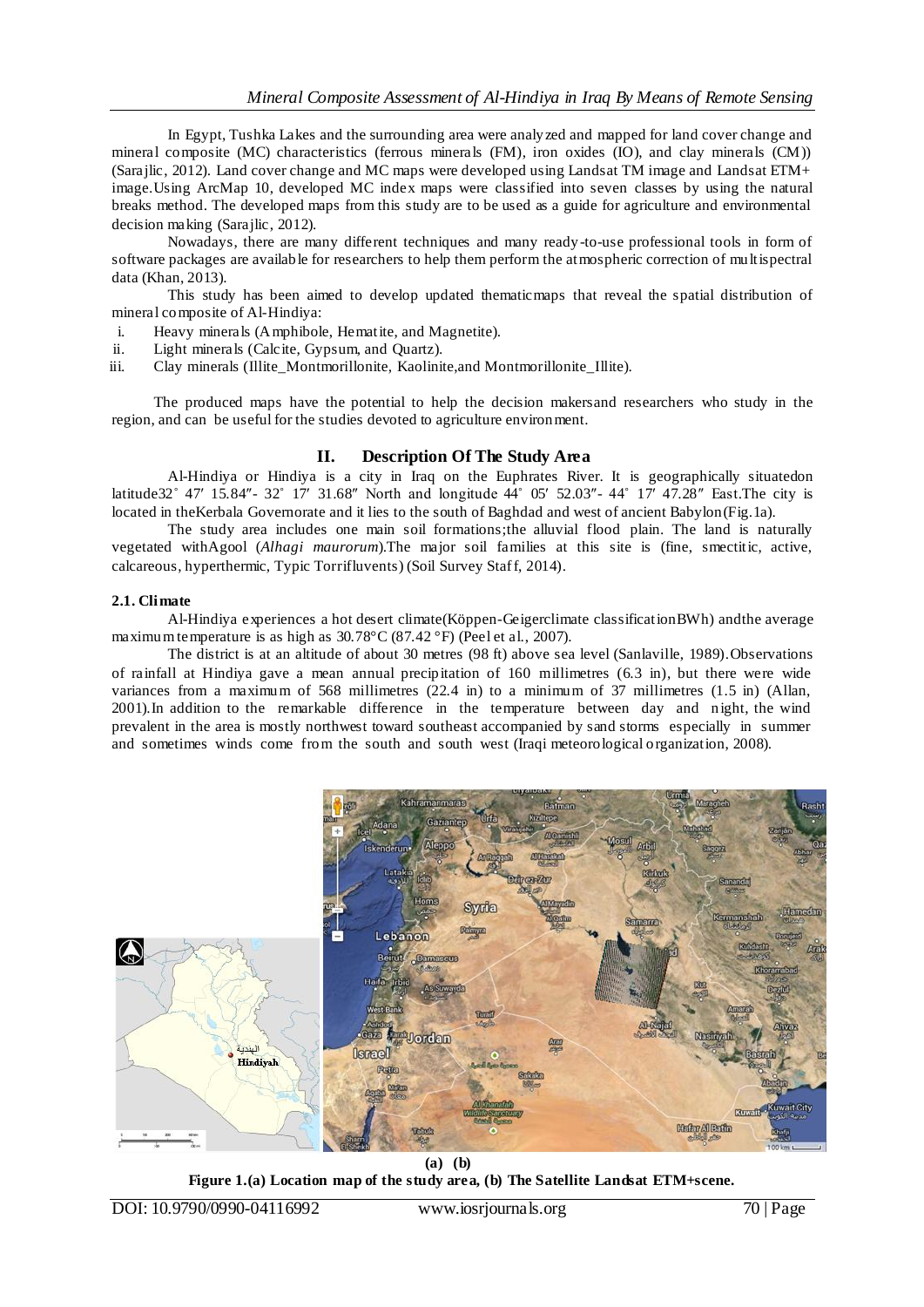### **2.2. Stratigraphy of the study area**

Sedimentary rocks of the Tertiary and Quaternary sediments are outcrops in Karbala province and include the followings from oldest to youngest:

- **Injana Formation (Upper Miocene):** The formation is exposed along both ridges of Tar Al-Najaf and Tar Al-Sayid, and in the eastern bank of Al-Razzaza Lake to the west of Karbala city. While in the rest of the areas it is either covered by Dibdibba Formation or thick layers of recent sediments. This formation is basically composed of sandstone and claystone with different colors (Green, grey, and brown). The contact between the Injana Formation and the Diddibba Formation appears as a soft layer of gravel. The environment of deposition varies from being marine to continental (Buday and Jassim, 1987).
- **Dibdibba Formation (Pliocene):**This formation is outcropped in the area between Al-Razzaza Lake and Karbala city from the northern west and west sides; it is mainly composed of sandstones, gravelly sandstones, and lenses of claystone. It forms a cover to Injana Formation deposits and the environment of deposition of this formation is continental (Buday and Jassim 1987). There is a gypcrete layer composed of sand, shale, gravel, and high percentage of gypsum are derived from the Quaternary sediments. Karbala represents a depocenter of the Dibdibba Formation along the Euphrates boundary fault (Jassim and Goff,  $2006$ ).
- **Quaternary sediments:** These sediments are outcrop inside Karbala city and extend to the Euphrates River and are composed of sand, shale, clay and there is gravel in some areas especially of Pleistocene sediments that exist in the northern part of the studied area. The thickness of these sediments varies and increases toward the Euphrates River. The environment of deposition of these continental sediments is erosional and precipitational (Buday and Jassim, 1987).

Lithologically, the soils of Karbala was covered by Quaternary deposits during Holocene period; however, the Tertiary deposits were widely exposed in the area which mainly formed from depression fill deposits such as silt, sand, clay and almost with high gypsum content (Domas, 1983).

### **III. Materials And Methods**

One LANDSAT-ETM+ image detected on 30 September 2015 (path/row: 169/37) was downloaded free from Earth Explorer<sup>1</sup>. Geometric correction was tested by using 20 ground control points, and found accurate (root mean square (RMS) error *<*0*.*001) enough to proceed (Fig.1b). The stacked imagewassubset to obtain the area of interest (AOI)by using a vector AOI that was created from the map of Al-Hindiya. Then, a radiometric enhancement was applied on the subset image to remove effects of haze using image interpreter to ol of ERDAS IMAGINE® software ( 2014) (Fig.2).

 $\overline{a}$ 

<sup>&</sup>lt;sup>1</sup>Earth Explorer is serviced by USGS: http://edcsns17.cr.usgs.gov/NewEarthExplorer/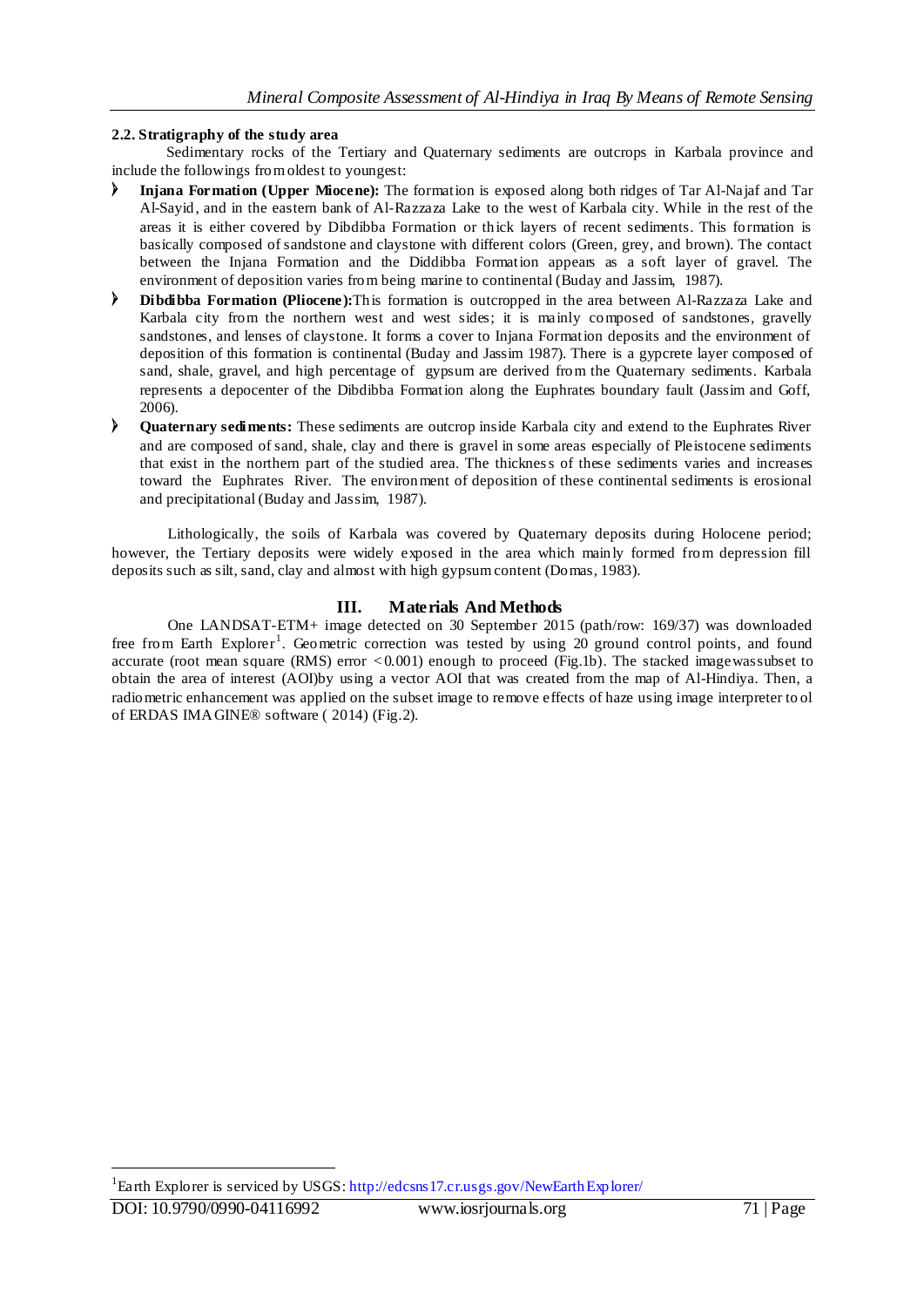

**Figure 2. S patial \_ Enhancement image of Landsat ETM+data.**

Spectral libraries are collections of reflectance spectrameasured from materials of known composition, usually inthe field or laboratory and spectra from libraries can guidespectral classification or define targets to use in spectral image analysis (Shippert, 2013).So, the next step involvesthe spectral analysis of multispectral Al-Hindiya imagery.ERDASIMAGINE®software (2014) contain spectral libraries developed by JPL (Jet PropulsionLaboratory),USGS, and Erdas which contain spectralsignature for a wide variety of materials ranging fromminerals, vegetation etc. These spectral libraries play avitalrole in multispectral image analysis.Foridentification analysis ofmineral composite, I adopted the approach of spectralsignatures classification and identification (Target Detection Wizard-Project Specification).

The subset image was used to create index maps of mineral composite by using spectral enhanc ement technique in ERDAS IMAGINE® software (2014) in order to bring out hiddenand unclear land features.Created mineral composite (MC) index maps were converted to shape files in ARCGIS software (ESRI, 2008). Developed index maps were reclassified in ARCGIS using 'natural breaks' (Jenks) method (Fig.3, 4, 5) which are based on natural groupings inherentin the data and the features which are dividedinto classes whose boundaries are set where there are relatively big jumps in the data values (Dogan, 2009).After reclassifying, all indices were summarized in nine classes which are easy to interpret. 46 points were determined to extract corresponding index values in ARCGIS. Organizing extracted values as an XYZ file in Microsoft Excel software (Microsoft, 2010), bi-variety correlation analysis (Pearson coefficients) was conducted in SPSS 11 statistical software (SPSS, 2001).

### **IV. Results And Discussion**

### **4.1.Spatial distribution ofMineral composite (MC)**

The minerals of Lower Mesopotamia soils could be categorized into twogroups; non-clay minerals, and clay minerals.The first group comprises the heavy minerals assemblages comprises number of minerals; Amphibole, Hematite, and Magnetite.These minerals derived from igneous, metamorphic and even sedimentary rocks in the study areaof Euphrates River(Al-Marsoumi and Al-Jabbri, 2007).

The second group comprises thelight minerals composed ofCalcite, Gypsum, andQuartz.The carbonates are originated fromfragments of macrofauna shells (aragonite), andauthigenic (as microcrysta lline Calcite) carbonate rock fragments (Albadran, 2006).Gypsum also occurs multisources were suggested for this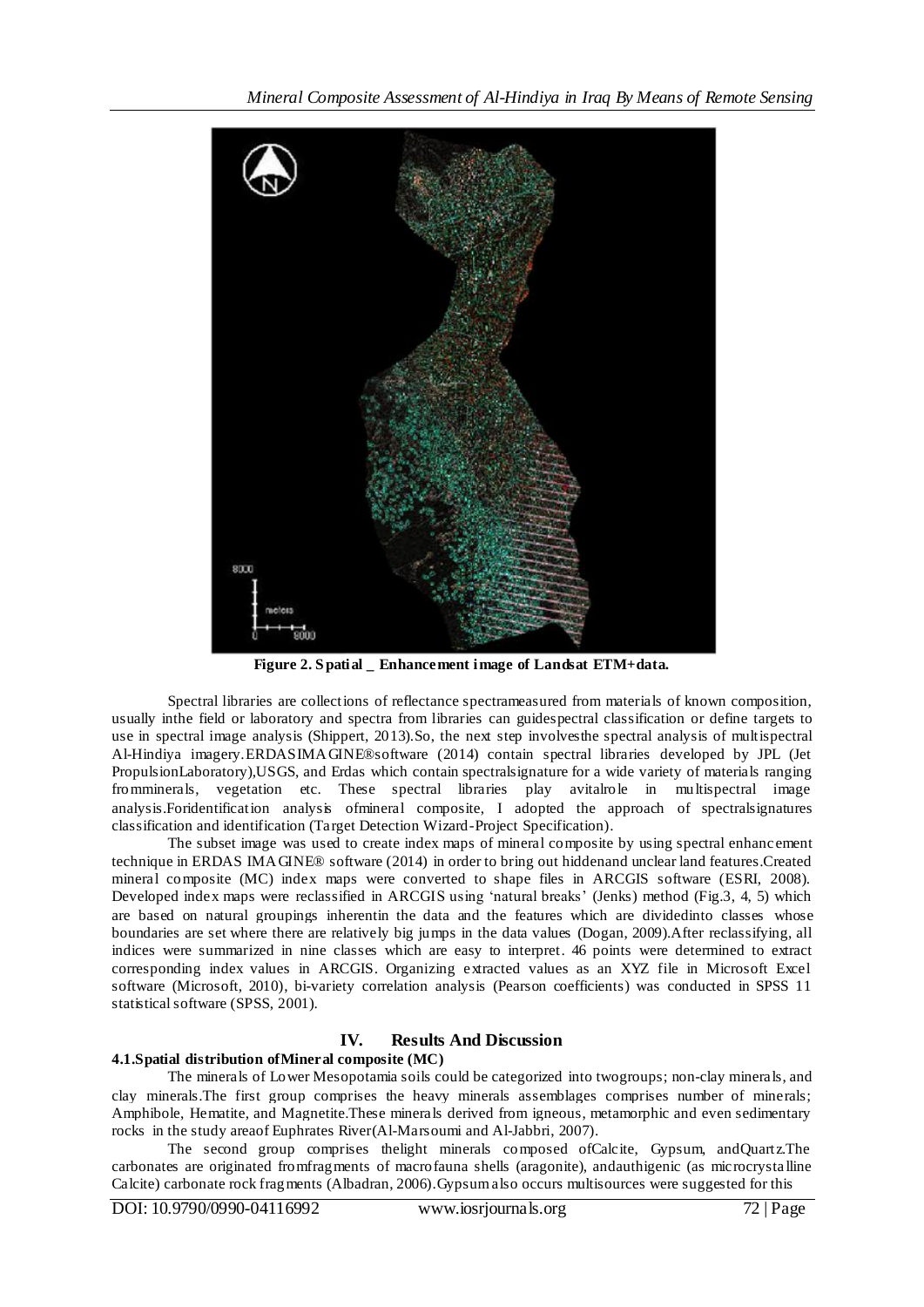

 **Figure 3. Histograms of Amphibole, Hematite, and Magnetite index maps.**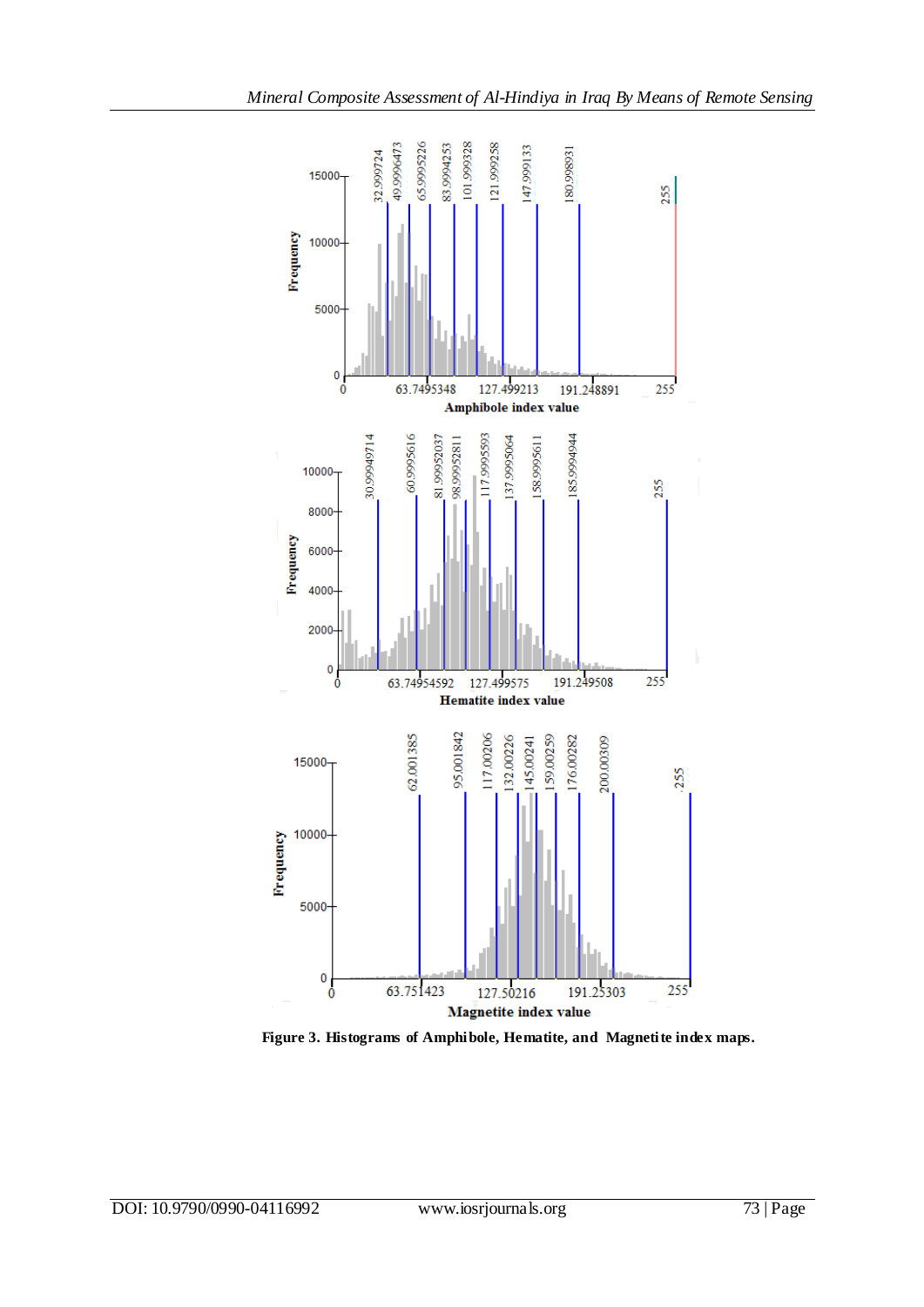

 **Figure 4. Histograms of Calcite, Gypsum, and Quartz index maps.**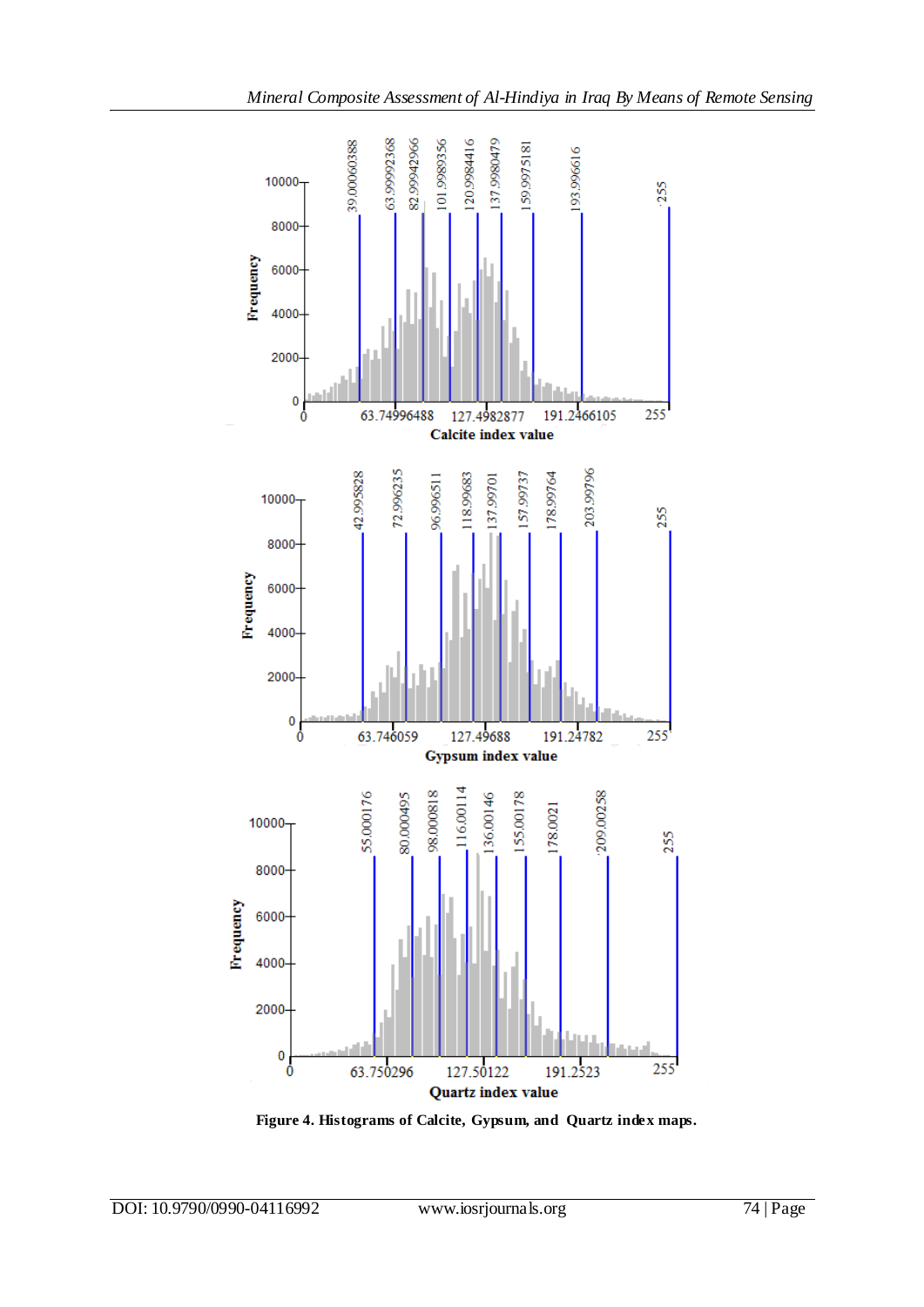

**Figure 5. Histograms of Illite\_Montmorillonite, Kaolinite, and Montmorillonite\_Illite index maps.**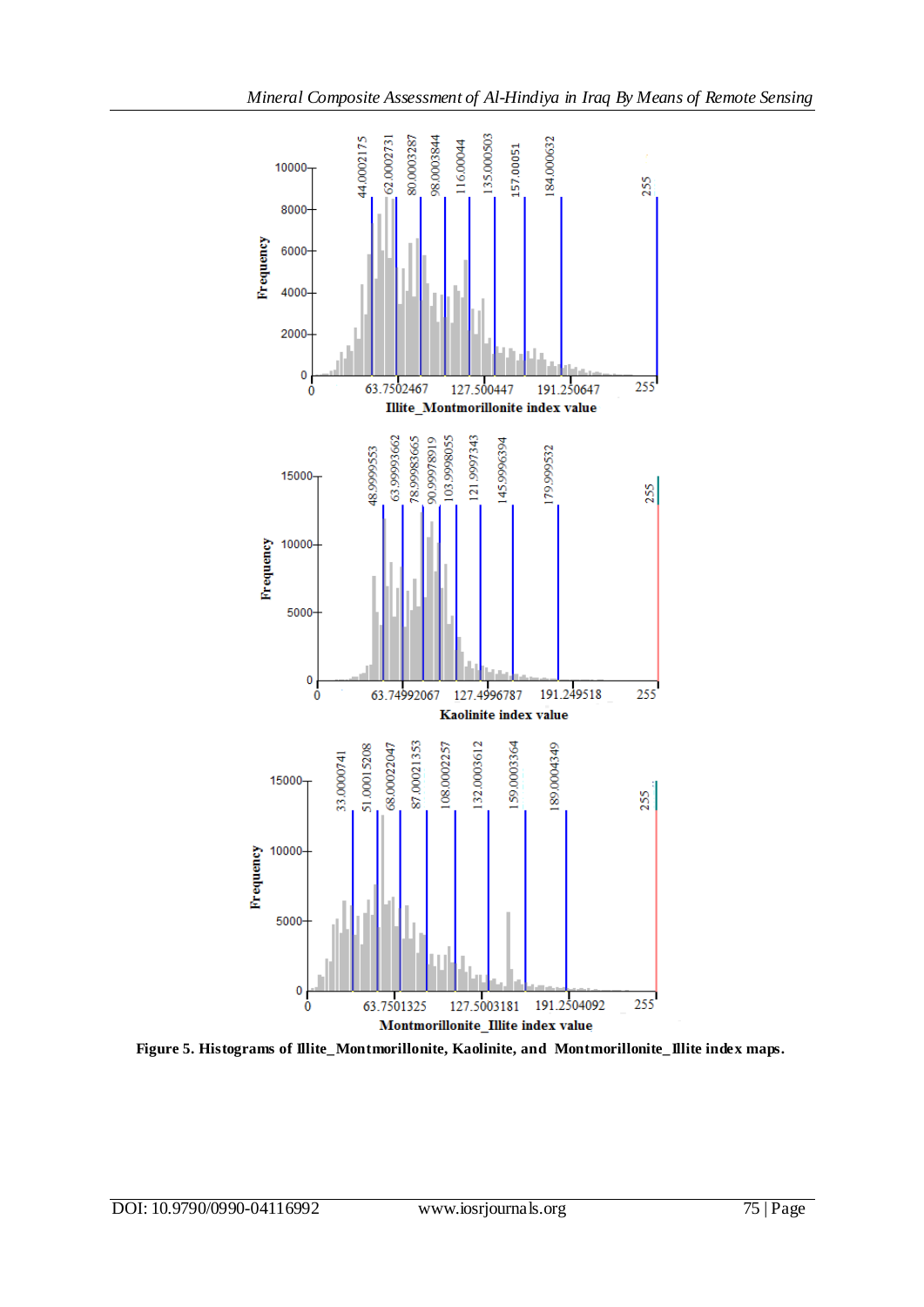mineral;authigenic by direct precipitation from ground water due to evaporation,some secondary gypsum has been blown from the gypseferous desert areas and deposited in Al-Hindiya soils under consideration (Buringh, 1960).Quartz forms the main light silicate minerals owing to its high resistance to erosion (Al-Marsoumi and Al-Jabbri, 2007).

The clay fractions of all the sediments have similar clay assemblages of Kaolinite.Kaolinite is a common mineral in Al-Hindiya soils, owing to Grim (1962), the presence of carbonate material in Al-HindiyasoilsreflectsthedetritaloriginofKaolinite.Furthermore, illite\_montmorillonite,and montmorillonite\_illite mixedlayered clay minerals were also detected;this phenomenon reflects anintermediatephase of illite and chloritediageneticalteration to montmorillonite(Al-Marsoumi and Al-Jabbri, 2007).

### **4.1.1.Spatial distribution of heavy minerals**

Spatial distribution of heavy minerals Amphibole, Hematite, and Magnetite classes were determined and given in Fig. 6, 7, 8.Nine index classes were interpreted under five categories namely, very rare (0-51); rare(51-102); medium (102-153); high (153-204); and very high (204-255)(Dogan, 2009).

Spatial distributionof Amphibole showed that nearly half of the province area(45.133%) participated in ‗very rare'category, whilethe areas between ‗very rare' and ‗rare' categories covered(43.867%) of the total study area(Table 1). The areas that contain Amphibole in 'medium-high' category covered small portion  $(10.132\%)$  of the total study area. The areas in 'high-very high' category covered minor portion  $(0.868\%)$  of the study area.

According to the spatial distribution of Hematite, The main part of the study area (50.940%) were assessed in 'very rare- rare' category, while the areas between 'rare' and 'medium' categories covered  $(36.822\%)$  of the total study area (Table 1). The areas in medium- high category covered small portion (10.695%) of the study area.The areas that contain Hematite in ‗high-very high' category covered minor portion (1.543%) of the total study area.

In Magnetite point of view, the majority  $(94.600%)$  of the study area was evaluated between 'raremedium' and 'medium-high' categories, and this was ensued by very rare-rare' (3.393%), and 'high-very high' (2.007%) categories, respectively (Table 1).

The results for heavy minerals maps indicated that the majority of the study area has Magnetite but poorAmphibole and Hematite. This indicates that the origin of sand dunes of Al-Hindiya is the recent sediments of the Euphrates river and the older nearby exposed geologicalformations (Mahmoud and Al-Ani, 1985).

The dust storms loads were depend on the directionof the wind and the geological formations that were in their path way. Consequently, the stable heavyminerals may reflect such geological formations as the regional dust storms blowing from western desert of Iraq (Al-Dabbas et al., 2011).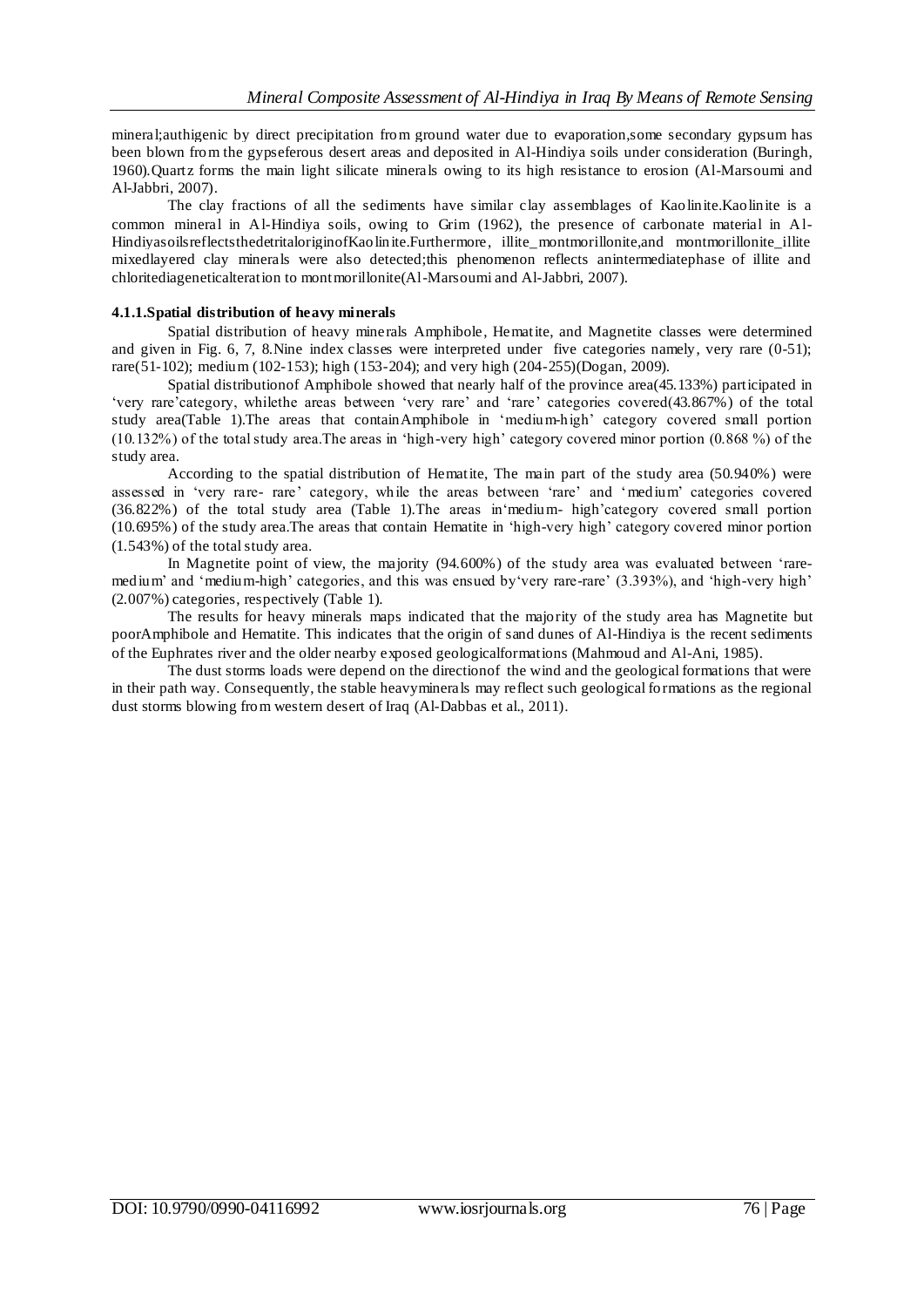

**Figure 6.Amphibole index map of Al-Hindiya.**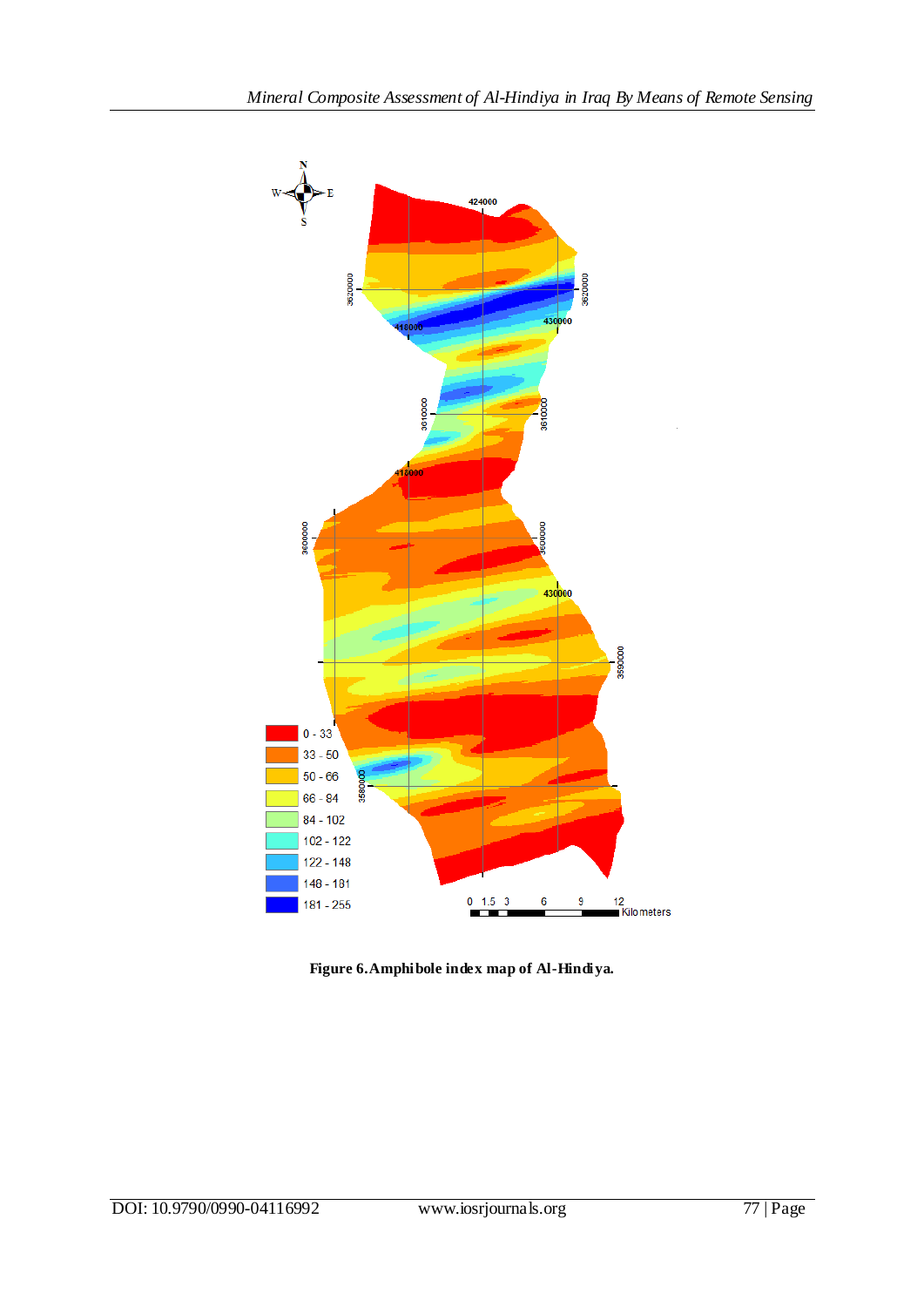

**Figure 7. Hematite index map of Al-Hindiya.**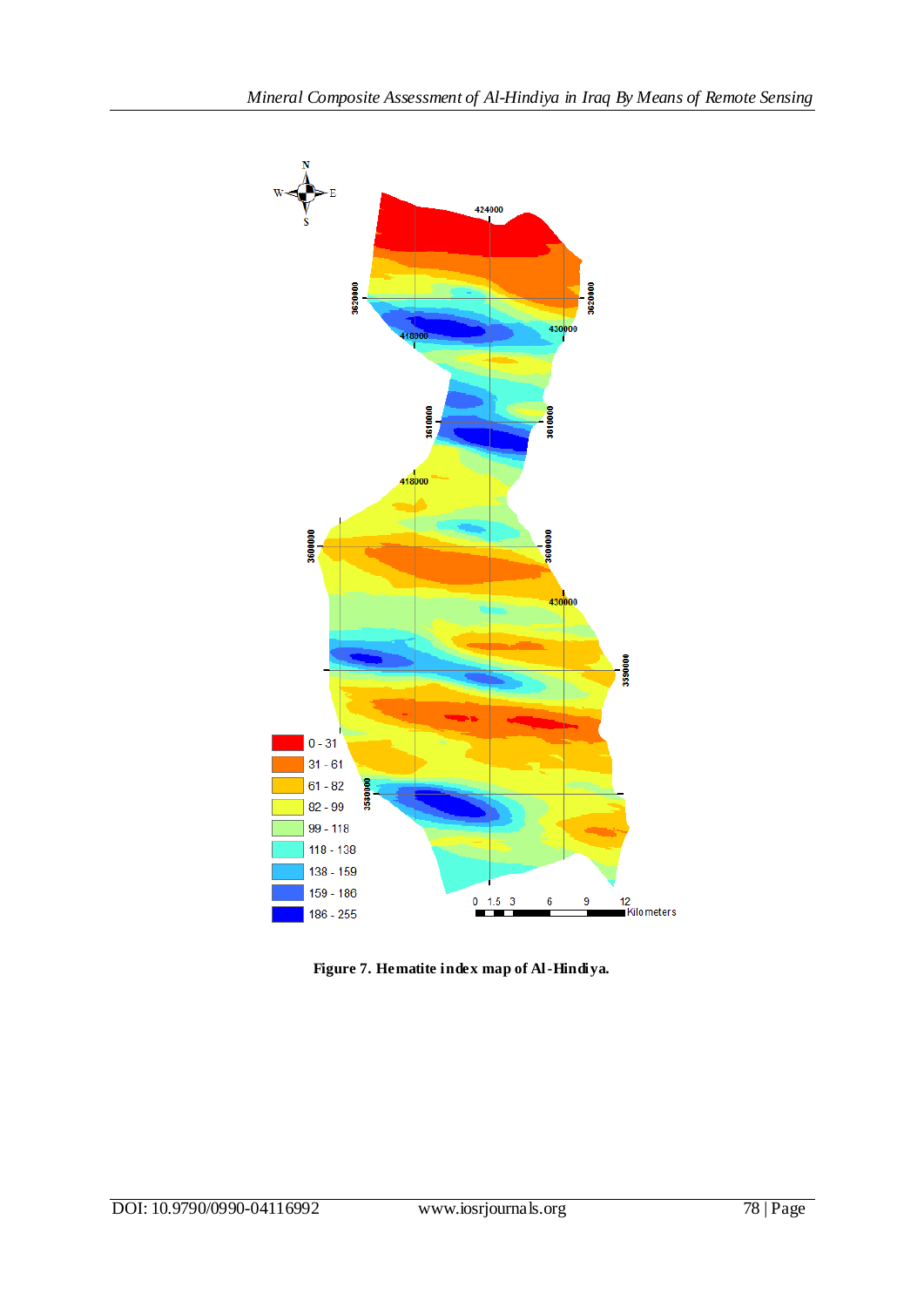

**Figure 8.Magnetite index map of Al-Hindiya.**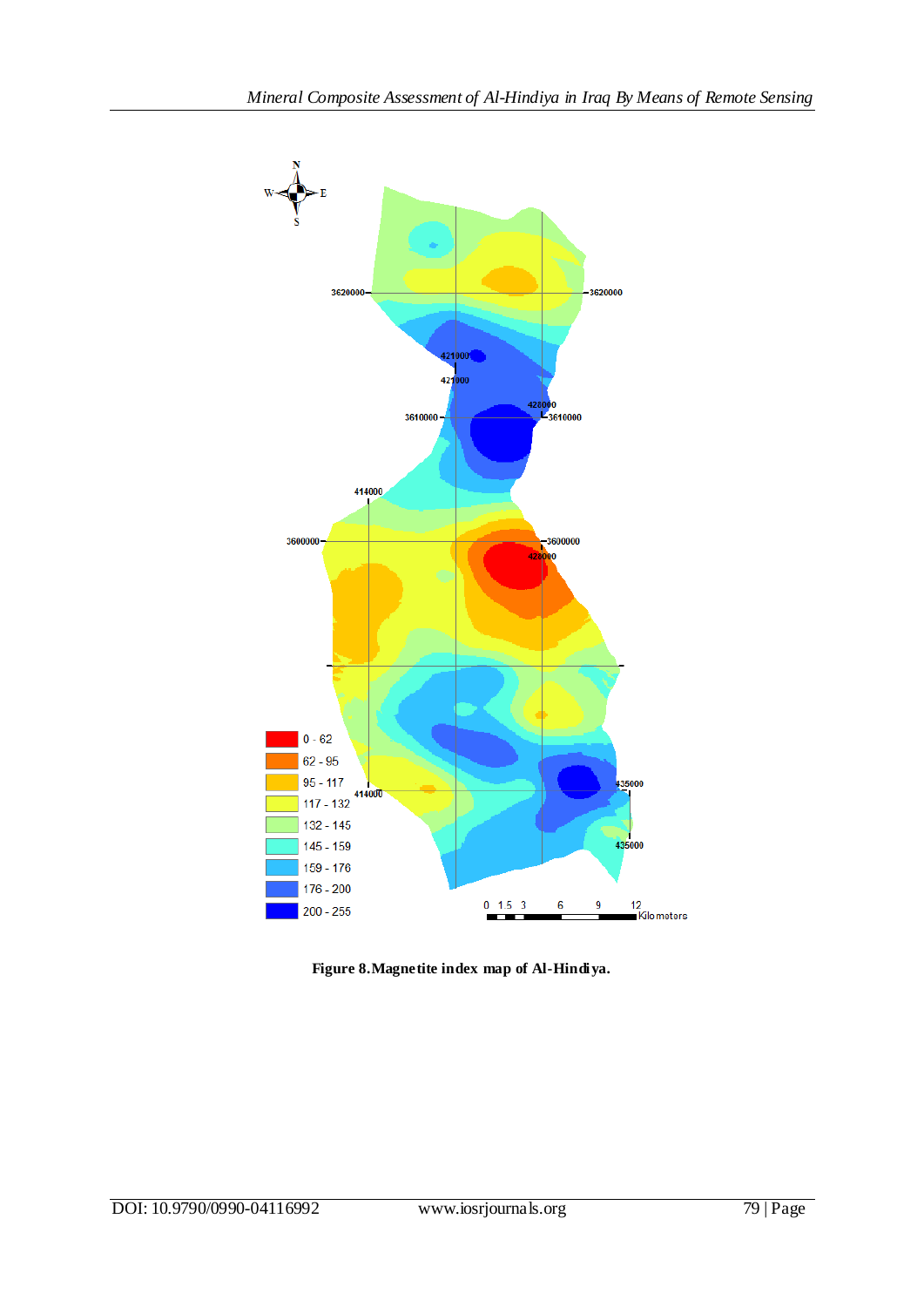|                 | Table 1. Class cover areas of Amphibole, Hematite, and Magnetite in Al-Hindiya. |                            |                                                                    |                       |                           |  |  |
|-----------------|---------------------------------------------------------------------------------|----------------------------|--------------------------------------------------------------------|-----------------------|---------------------------|--|--|
|                 |                                                                                 |                            | Index values $\angle$ Cover area $\rm km^2$<br>% of the study area | <b>Interpretation</b> |                           |  |  |
| <b>Class</b>    |                                                                                 |                            |                                                                    | Category              | % of the total study area |  |  |
| Amphibole       |                                                                                 |                            |                                                                    |                       |                           |  |  |
|                 | $0 - 33$                                                                        | 270.724                    | 18.979                                                             |                       |                           |  |  |
|                 | $33 - 50$                                                                       | 373.084                    | 26.154                                                             | Very rare             | 45.133                    |  |  |
|                 | $50 - 66$                                                                       | 314.821                    | 22.070                                                             | Very rare - rare      | 22.070                    |  |  |
|                 | $66 - 84$                                                                       | 161.193                    | 11.300                                                             | Rare                  |                           |  |  |
|                 | $84 - 102$                                                                      | 149.732                    | 10.497                                                             |                       | 21.797                    |  |  |
|                 | $102 - 122$                                                                     | 80.086                     | 5.614                                                              |                       |                           |  |  |
|                 | $122 - 148$                                                                     | 42.491                     | 2.979                                                              | Medium                | 8.593                     |  |  |
|                 | 148 - 181                                                                       | 21.949                     | 1.539                                                              | Medium-high           | 1.539                     |  |  |
|                 | 181 - 255                                                                       | 12.377                     | 0.868                                                              | High - very high      | 0.868                     |  |  |
| <b>Total</b>    |                                                                                 | 1426.457                   | 100                                                                |                       | 100                       |  |  |
|                 |                                                                                 |                            |                                                                    | Interpretation        |                           |  |  |
| <b>Class</b>    | <b>Index values</b>                                                             | Cover area km <sup>2</sup> | % of the study area                                                | Category              | % of the total study area |  |  |
|                 |                                                                                 |                            |                                                                    |                       |                           |  |  |
| <b>Hematite</b> |                                                                                 |                            |                                                                    |                       |                           |  |  |
|                 | $0 - 31$                                                                        | 106.889                    | 7.493                                                              | Very rare             | 7.493                     |  |  |
|                 | $31 - 61$                                                                       | 137.461                    | 9.637                                                              | Very rare - rare      | 9.637                     |  |  |
|                 | $61 - 82$                                                                       | 195.125                    | 13.679                                                             | Rare                  | 33.810                    |  |  |
|                 | $82 - 99$                                                                       | 287.158                    | 20.131<br>21.071                                                   |                       |                           |  |  |
|                 | $99 - 118$                                                                      | 300.571                    |                                                                    | Rare - medium         | 21.071                    |  |  |
|                 | $118 - 138$                                                                     | 224.676                    | 15751                                                              | Medium                | 15751                     |  |  |
|                 | 138 - 159                                                                       | 104.008                    | 7.291                                                              | Medium - high         | 7.291                     |  |  |

3.404

1.543

100

% of the study area

1.065

2.328<br>7.116

15.878

25.153<br>22.013

16.569

7.871

2.007

100

High

High - very high

Category

Very rare - rare

Rare

Rare - medium

Medium

Medium - high

High

High - very high

3.404

1.543 100

% of the total study area

1.065

2.328

 $7.116$ 

41.031

22.013

24.440

2.007

100

Interpretation

## DOI: 10.9790/0990-04116992 www.iosrjournals.org 80 | Page

 $\overline{\mathbf{8}}$ 

ۊ

**Total** 

Class

Magnetite

ï

2

3

 $\overline{4}$ 

5

 $rac{6}{7}$ 

 $\overline{\mathbf{8}}$ 

9

**Total** 

 $159 - 186$ 

 $186 - 255$ 

**Index values** 

 $0 - 62$ 

 $62 - 95$ 

 $95 - 117$ 

 $117 - 132$ 

 $\frac{132 - 145}{145 - 159}$ 

 $159 - 176$ 

 $\frac{176 - 200}{200 - 255}$ 

48.556

22.013

1426.457

Cover area km<sup>2</sup>

15.194

33.213

101.507

226.494

358.791 314.011

236.341

112.278

28.628

1426.457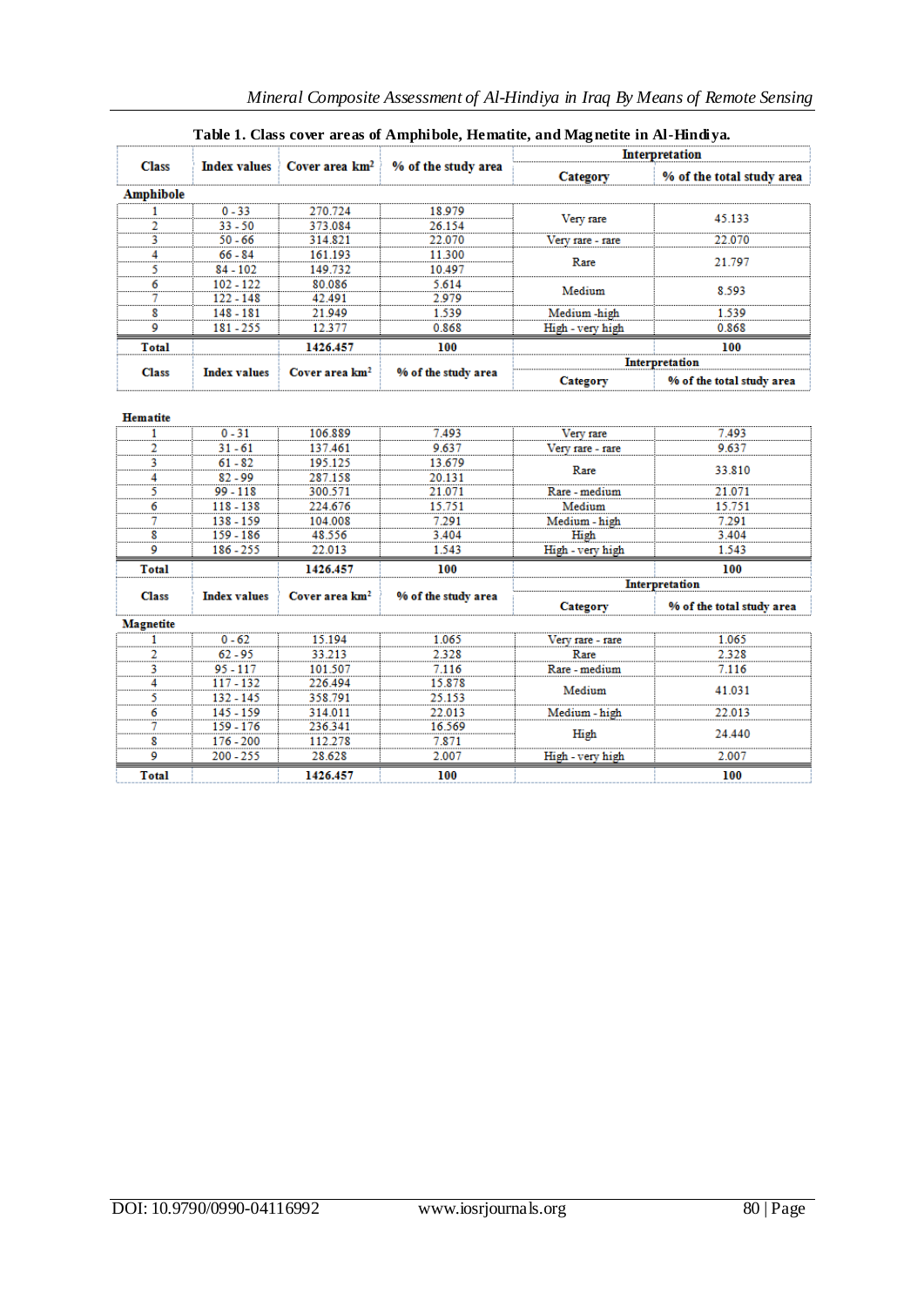### **4.1.2.Spatial distribution of light minerals**

Spatial distribution of light minerals Calcite, Gypsum, and Quartzclasses were determined and given in Fig. 9,10, 11.Nine index classes were interpretedunder five categories(Dogan, 2009).

Spatial distribution of Calciteshowed that  $(65.522\%)$  of the province areaparticipated in 'raremedium'category, and this was ensued by 'very rare-rare' (17.094%), 'medium-high' (15.912%), and 'high-very high' (1.472%) categories, respectively (Table 2).

According to the spatial distribution of Gypsum,the main part of the study area (54.200%) was assessed in 'rare-medium' category, while the areas between 'medium'and 'high' categoriescovered (31.674%) of the total study area (Table 2). The areas that contain Gypsum in 'very rare - rare' category coveredsmall portion  $(11.662\%)$  of the study area. Minor portion  $(2.464\%)$  of the study area was evaluated in 'very high' category.

In Quartz point of view, the majority (71.899%) of the study area was evaluated in 'rare- medium' category (Table 2). The areas between 'medium' and 'high' categories covered (18.413%)of the study area, while the areas in 'high-very high' category covered (7.093%)of the study area.The areas that contain Quartzin ‗very rare - rare'category covered minor portion (2.595%) of the total study area.

The results for light minerals maps indicated that the sediments of the study are a are composed essentially of Calcite and Gypsum; as dominant with quartz. These sediments reflects the relative rapid transportation of sediments by Euphrates river mainly during flooding phase (Al-Marsoumi and Al-Jabbri, 2007).

Gypsum and calcium carbonate minerals in Al-Hindiya soils are considered to be mainly of secondary origin (i.e., pedogenic), but some are of primary origin (i.e., geogenic) and are inherited from the parent material. Gypsum of pedogenic origin varies inshape, size, form, and distribution with soil depth. (Ataa and Muhaimeed, 2007).

Quartz is the one of the most abundant minerals in Al-Hindiya, among the reasons for its abundance are:

- its stability in a wide pressure and temperature range.
- its chemical and physical resistance to weathering.

Quartz tends to accumulate in deposits of eroded material, both due to its physical and chemical resistance and because it is often formed from silicate minerals during chemical weathering (Driscoll, 2010).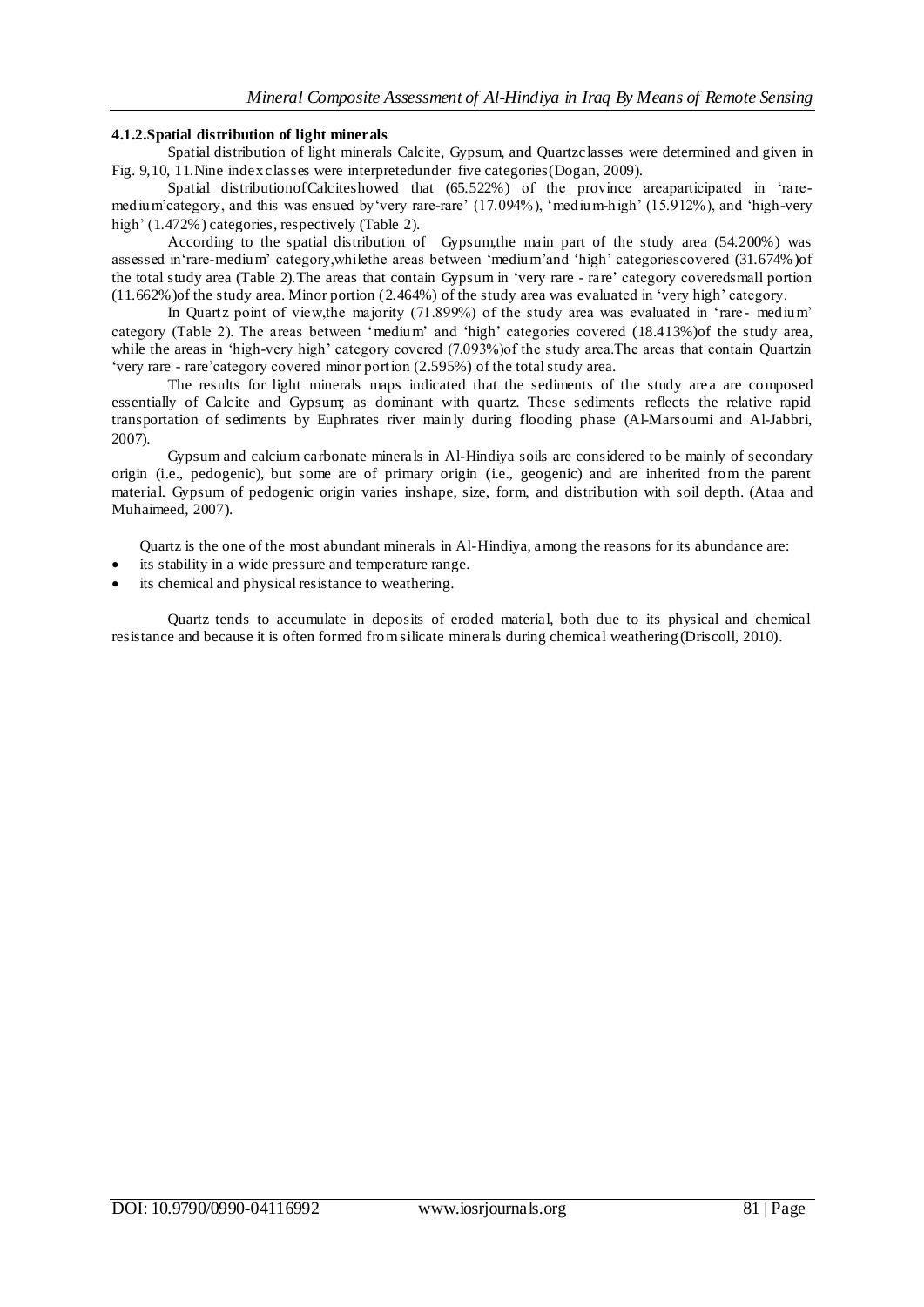

**Figure 9.Calcite index map of Al-Hindiya.**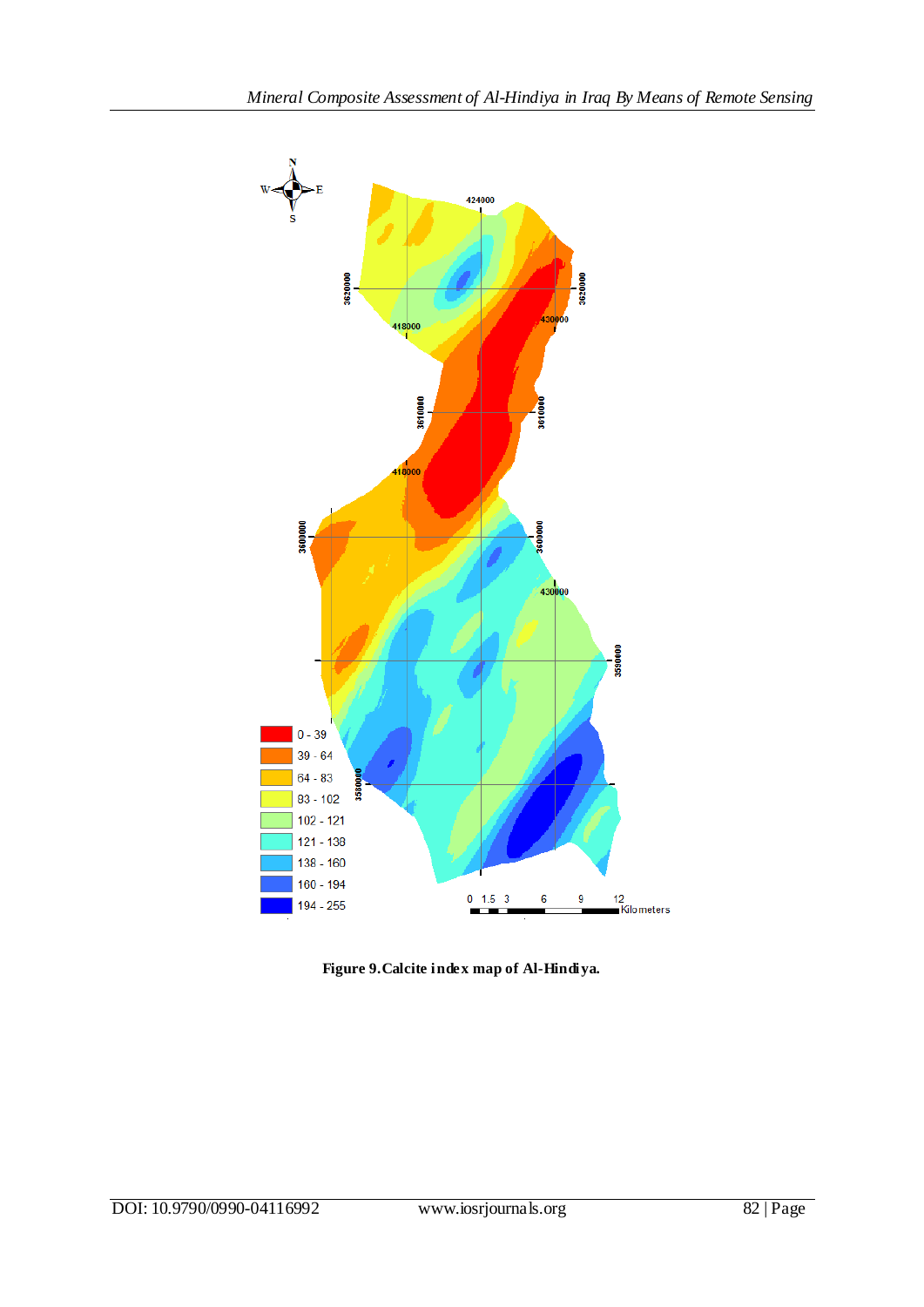

**Figure 10.Gypsum index map of Al-Hindiya.**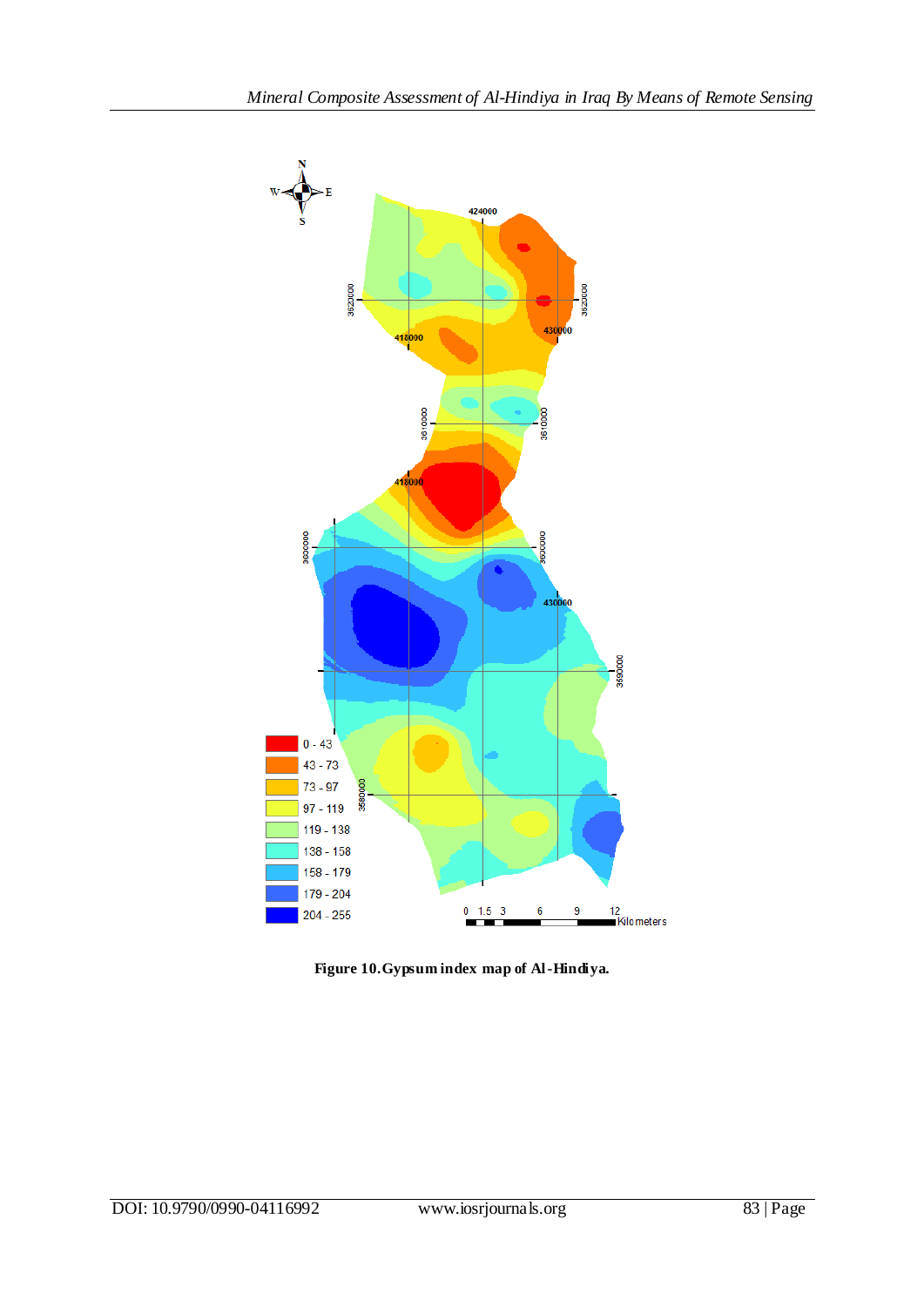

**Figure 11.Quartz index map of Al-Hindiya.**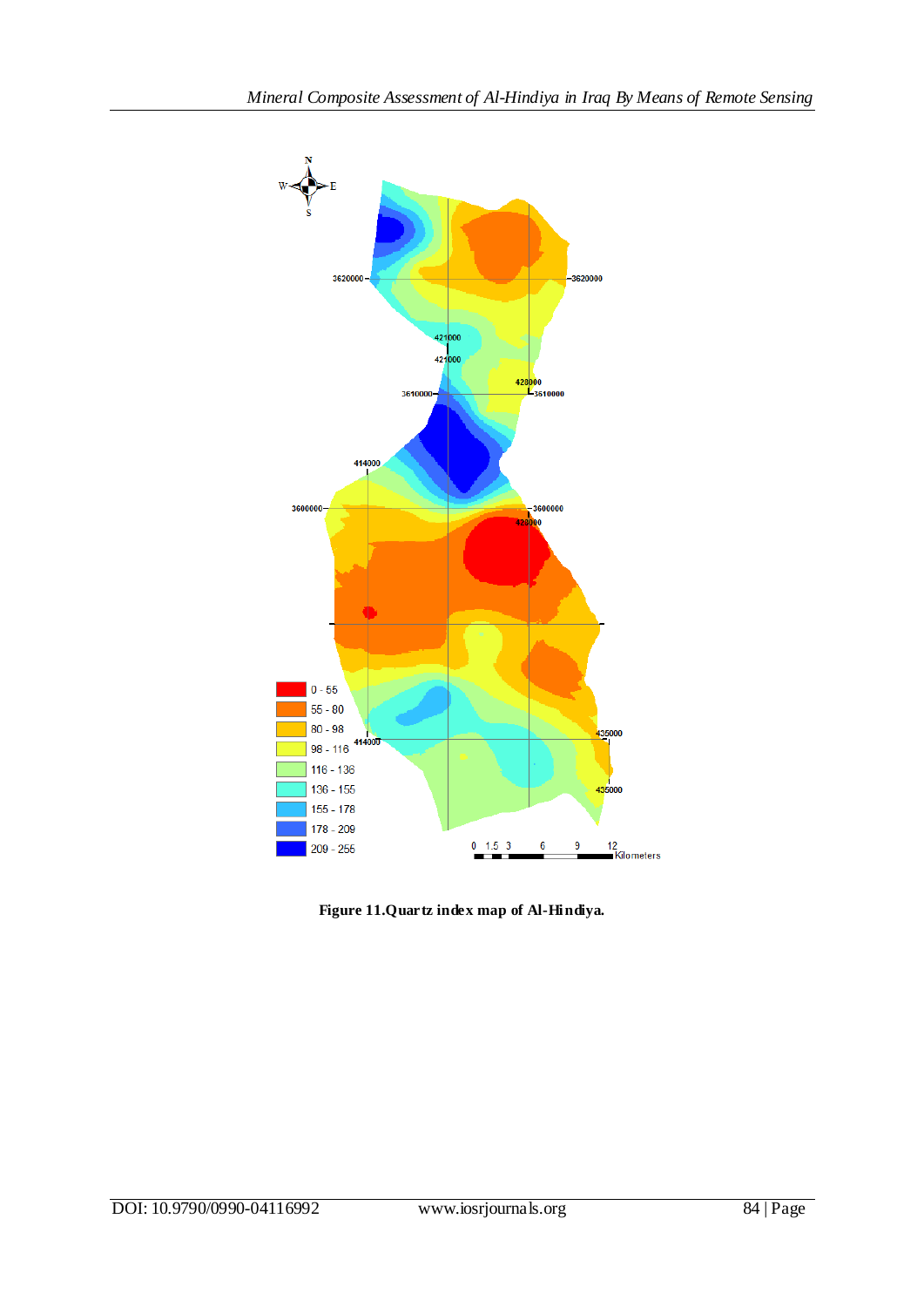| <b>Class</b>            |                     | Index values $\frac{1}{2}$ Cover area $\mathrm{km^2}$ |                     | <b>Interpretation</b> |                           |  |
|-------------------------|---------------------|-------------------------------------------------------|---------------------|-----------------------|---------------------------|--|
|                         |                     |                                                       | % of the study area | <b>Category</b>       | % of the total study area |  |
| <b>Calcite</b>          |                     |                                                       |                     |                       |                           |  |
|                         | $0 - 39$            | 76.641                                                | 5.373               | Very rare             | 5.373                     |  |
| $\frac{1}{2}$           | $39 - 64$           | 167.202                                               | 11.721              | Very rare - rare      | 11.721                    |  |
| $\bar{3}$               | $64 - 83$           | 243.991                                               | 17.105              | Rare                  | 32.624                    |  |
| $\overline{4}$          | $83 - 102$          | 221.365                                               | 15.519              |                       |                           |  |
| 5.                      | $102 - 121$         | 211.721                                               | 14.842              | Medium                | 32.898                    |  |
| 6                       | $121 - 138$         | 257.559                                               | 18.056              |                       |                           |  |
| 7                       | $138 - 160$         | 167.216                                               | 11.722              | Medium - high         | 11.722                    |  |
| 8                       | $160 - 194$         | 59.763                                                | 4.190               | High                  | 4.190                     |  |
| ö                       | 194 - 255           | 20.999                                                | 1.472               | High - very high      | 1.472                     |  |
| <b>Total</b>            |                     | 1426.457                                              | 100                 |                       | 100                       |  |
|                         |                     |                                                       |                     |                       | Interpretation            |  |
| <b>Class</b>            | <b>Index values</b> | Cover area km <sup>2</sup>                            | % of the study area | Category              | % of the total study area |  |
| Gypsum                  |                     |                                                       |                     |                       |                           |  |
| ī                       | $0 - 43$            | 27.183                                                | 1.906               | Very rare             | 1.906                     |  |
| 2                       | $43 - 73$           | 139.159                                               | 9.756               | Very rare - rare      | 9.756                     |  |
| 3                       | $73 - 97$           | 137.243                                               | 9.621               | Rare                  | 9.621                     |  |
| $\frac{1}{4}$           | $97 - 119$          | 292.843                                               | 20.529              | Rare - medium         | 20.529                    |  |
| 5                       | 119 - 138           | 343.069                                               | 24.050              | Medium                | 24.050                    |  |
| 6                       | $138 - 158$         | 246.154                                               | 17.256              | Medium - high         | 17.256                    |  |
| $\overline{7}$          | $158 - 179$         | 126.380                                               | 8.860               |                       |                           |  |
| 8                       | 179 - 204           | 79.276                                                | 5.558               | High                  | 14.418                    |  |
| 9                       | $204 - 255$         | 35.150                                                | 2.464               | Very high             | 2.464                     |  |
| <b>Total</b>            |                     | 1426.457                                              | 100                 |                       | 100                       |  |
|                         |                     |                                                       |                     |                       | <b>Interpretation</b>     |  |
| <b>Class</b>            | <b>Index values</b> | Cover area km <sup>2</sup>                            | % of the study area | Category              | % of the total study area |  |
| <b>Quartz</b>           |                     |                                                       |                     |                       |                           |  |
| 1                       | $0 - 55$            | 37.010                                                | 2.595               | Very rare - rare      | 2.595                     |  |
| $\overline{a}$          | $55 - 80$           | 202.543                                               | 14.199              |                       |                           |  |
| 3                       | $80 - 98$           | 242.843                                               | 17.024              | Rare                  | 31.223                    |  |
| 4                       | $98 - 116$          | 263.877                                               | 18.499              | Rare - medium         | 18.499                    |  |
| $\frac{1}{5}$           | $116 - 136$         | 316.343                                               | 22.177              | Medium                | 22.177                    |  |
| 6                       | $136 - 155$         | 169.949                                               | 11.914              | Medium - high         | 11.914                    |  |
| 7                       | $155 - 178$         | 92.709                                                | 6.499               | High                  | 6.499                     |  |
| $\overline{\mathbf{g}}$ | $178 - 209$         | 65.307                                                | 4.578               | High - very high      | 4.578                     |  |
| 9                       | $209 - 255$         | 35.876                                                | 2.515               | Very high             | 2.515                     |  |
|                         |                     |                                                       |                     |                       |                           |  |

### **Table 2. Class cover areas of Calcite, Gypsum, and Quartz in Al-Hindiya.**

### **4.1.3.Spatial distribution of clay minerals**

Spatial distribution ofclay minerals Illite\_Montmorillonite, Kaolinite, and Montmorillonite\_Illite classes were determined and given in Fig. 12, 13, 14. Nine index classes were interpreted under five categories (Dogan, 2009).

According to the spatial distribution of Illite\_Montmorillonite, the main part of the study area (67.182%) was assessed in 'very rare-rare' category of the total study area (Table 3). The areas between 'rare' and 'medium' categories covered (22.033%) of the total study area, whilethe areas in 'medium - high' category coveredsmall portion (8.850%) of the study area.The areas that contain Illite\_Montmorillonite in ‗high-very high' category covered minor portion  $(1.935%)$  of the study area.

In Kaolinite point of view, the majority (73.918%) of the study area was evaluated in 'very rare-rare' category (Table3). The areas between 'rare' and 'medium' categories covered (24.212%) of the study area, while the areas in 'medium-high'category covered very small part (1.456%) of the study area.The areas in ‗high-very high' category covered minor portion (0.414%) of the study area.

Spatial distribution ofMontmorillonite\_Illite showed that the main part of the study area (74.622%) was evaluated in 'veryrare -rare' category, while the areas between 'rare' and 'medium' categories covered (16.137%) of the total study area (Table 3).The areas that contain Montmorillonite\_Illitein in ‗medium-high' category covered small portion (8.285%) of the study area.The areasbetween 'high' and 'very high' categoriescovered minor portion (0.956%) of the study area.

The results for clay minerals maps indicated that clay fraction is dominated by kaolinite, mixed layer Illite\_montmorillonite, and montmorillonite\_Illite in Al-Hindiya. The clay mineralsmay be transported by Euphrates river and deposited as fluvial deposits often bearinginherited properties from the weathered parent rock, so it is possible to usethese minerals as tracer to elucidate the sources area.Mixed layers of clay minerals are formed by the stacking of layers of different types or composition, and the diagentic alteration processes are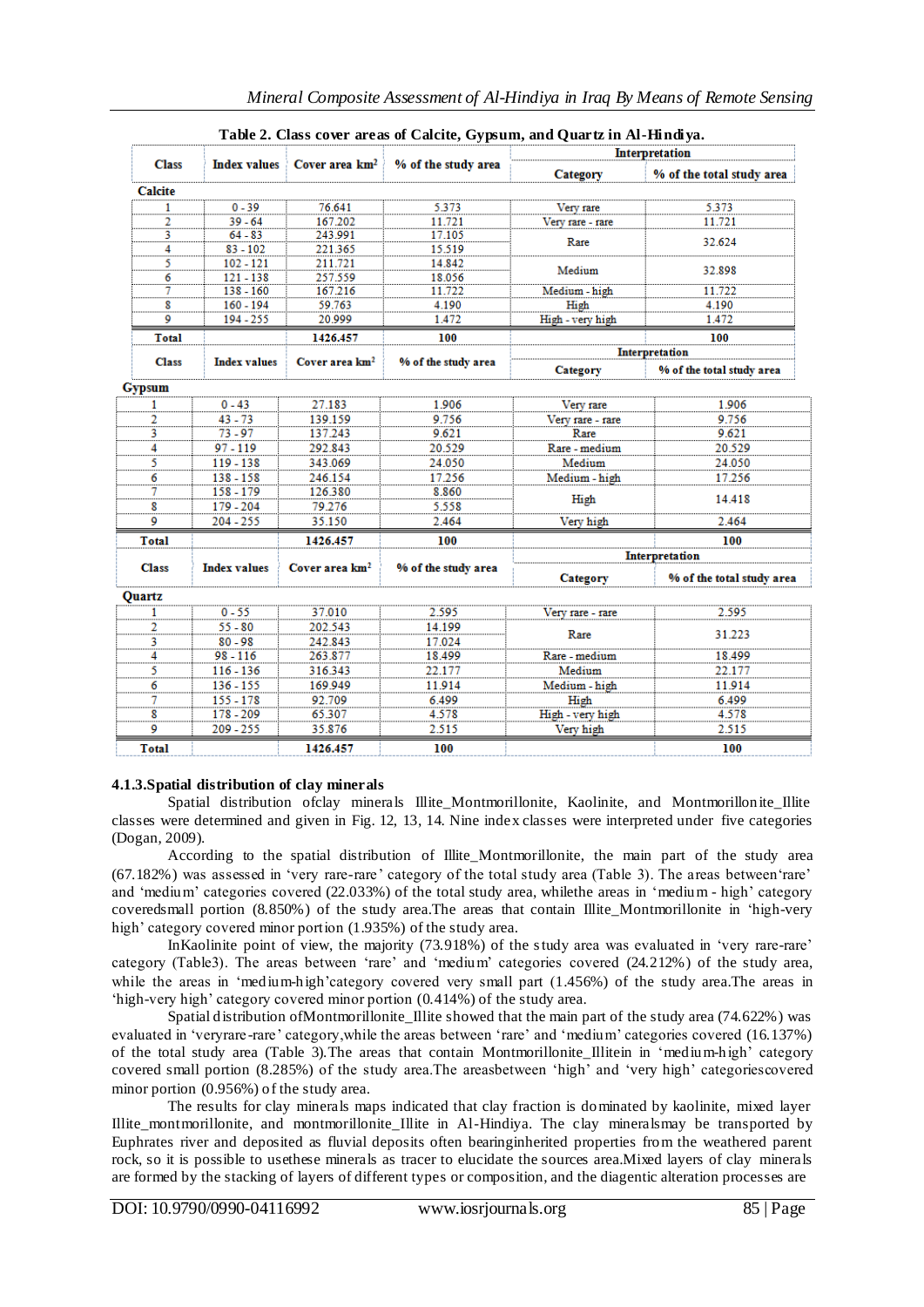

**Figure 12. Illite\_Montmorilloniteindex map of Al-Hindiya.**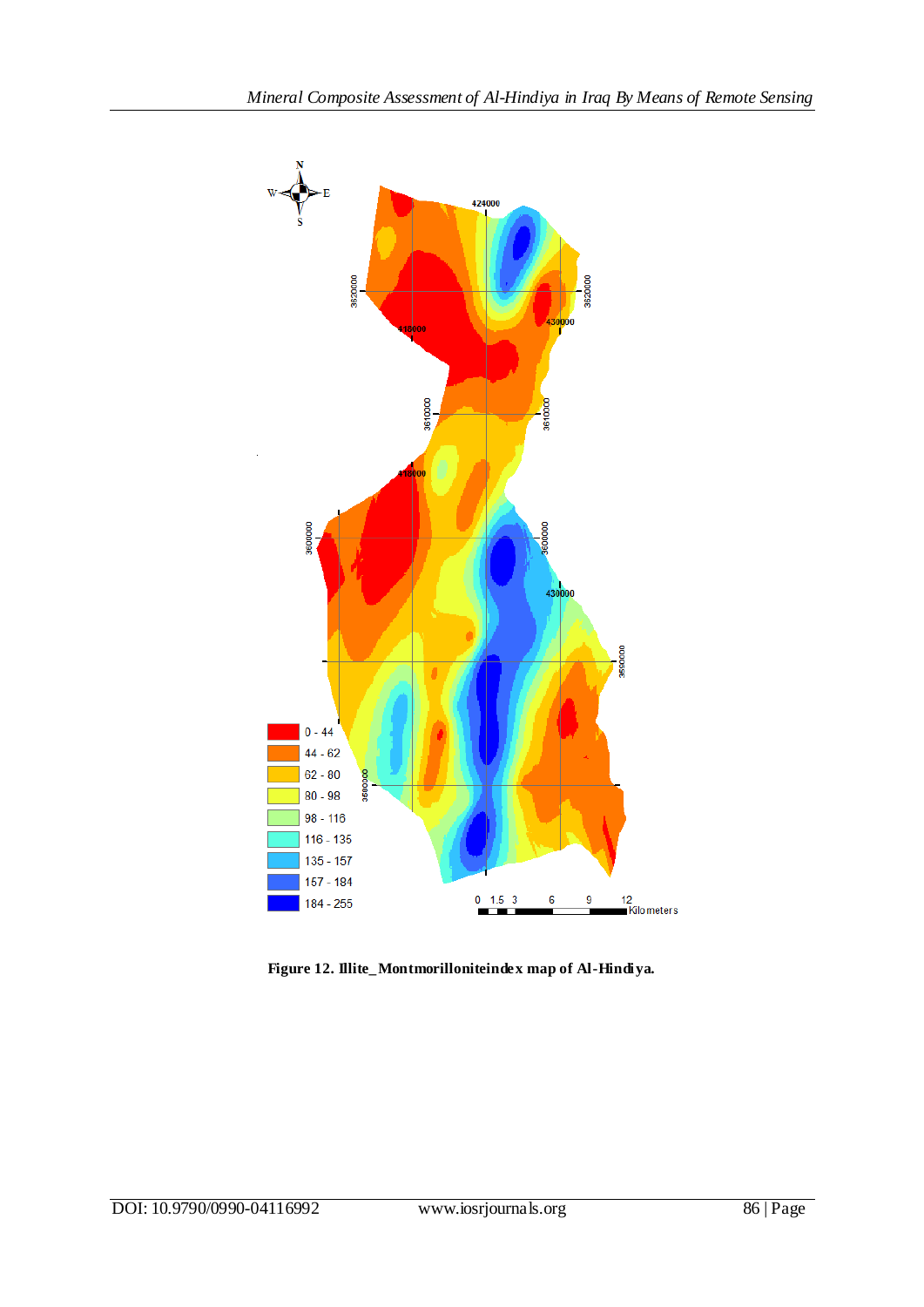

**Figure 13. Kaolinite index map of Al-Hindiya.**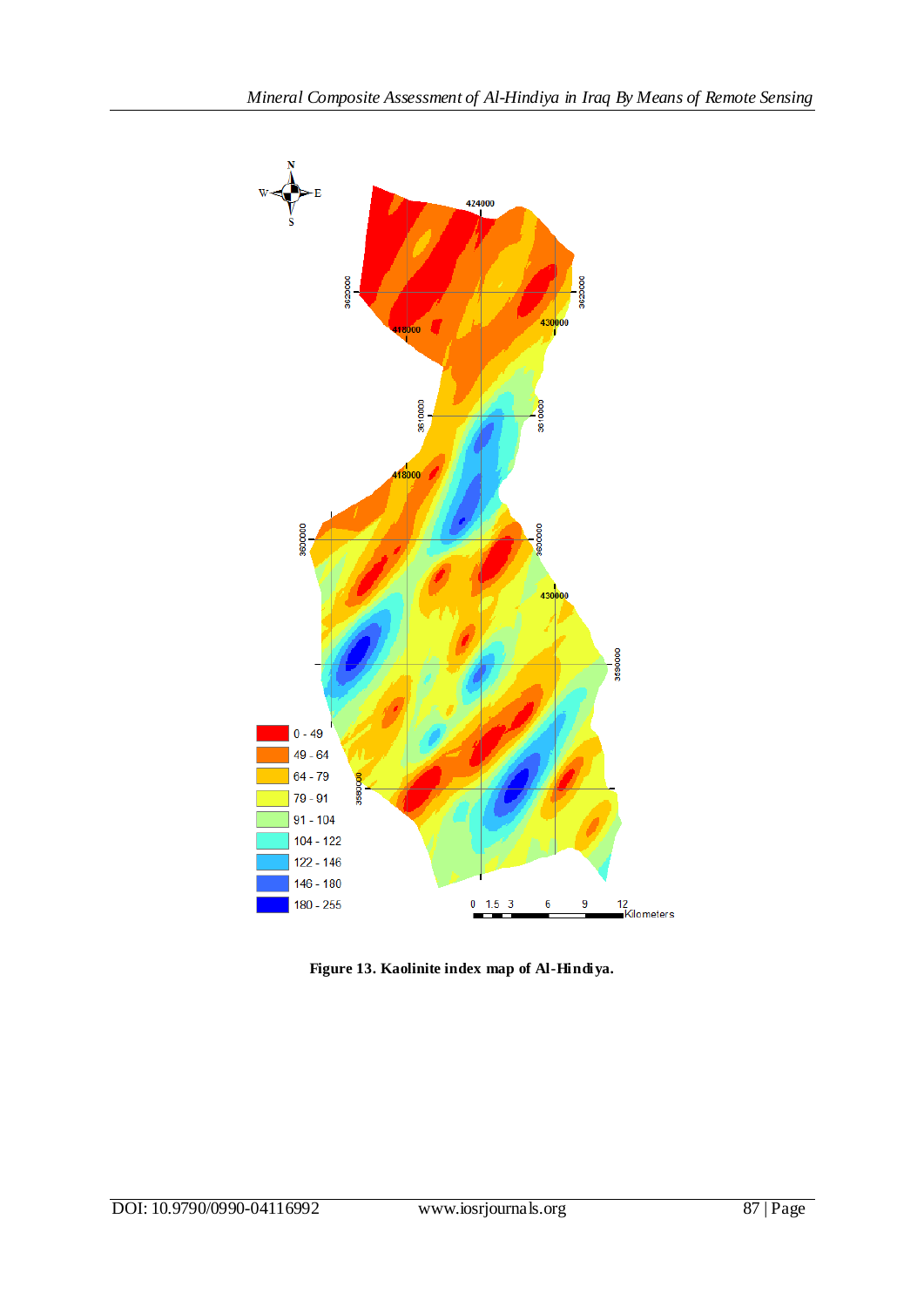

**Figure 14. Montmorillonite\_Illite index map of Al-Hindiya.**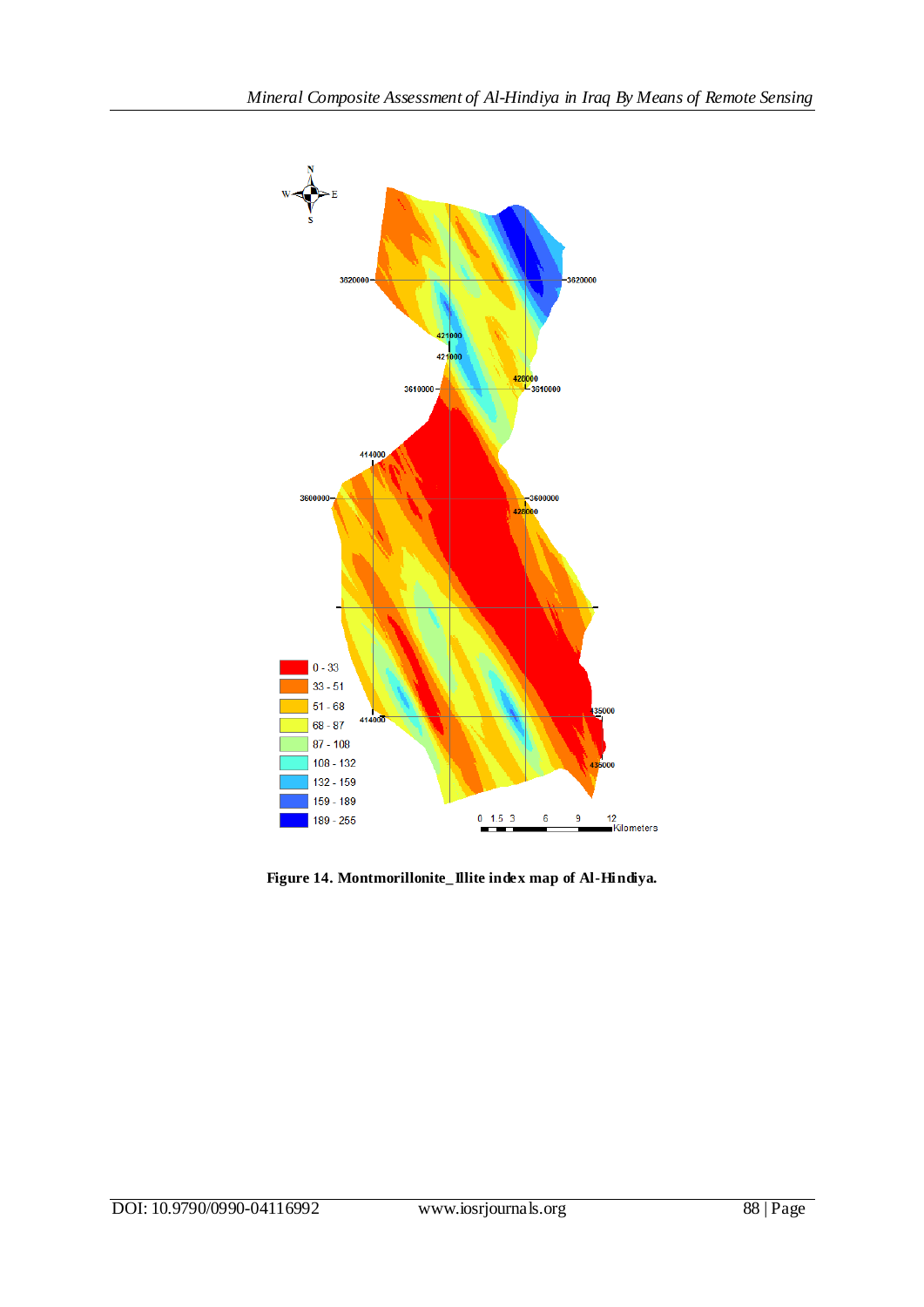|                               | Index values $\frac{1}{2}$ Cover area $km^2$ |                            | % of the study area | Interpretation        |                           |  |
|-------------------------------|----------------------------------------------|----------------------------|---------------------|-----------------------|---------------------------|--|
| <b>Class</b>                  |                                              |                            |                     | Category              | % of the total study area |  |
| <b>Illite Montmorillonite</b> |                                              |                            |                     |                       |                           |  |
| $\overline{1}$                | $0 - 44$                                     | 167.730                    | 11.759              | Very rare             | 11.759                    |  |
| $\overline{2}$                | $44 - 62$                                    | 351.402                    | 24.635              | Very rare - rare      | 24.635                    |  |
| 3                             | $62 - 80$                                    | 245.083                    | 17.181              | Rare                  | 30.788                    |  |
| 4                             | $80 - 98$                                    | 194.104                    | 13.607              |                       |                           |  |
| 5                             | $98 - 116$                                   | 188.764                    | 13.233              | Rare - medium         | 13.233                    |  |
| 6                             | $116 - 135$                                  | 125.535                    | 8.800               | Medium                | 8.800                     |  |
| 7                             | $135 - 157$                                  | 66.399                     | 4.655               | Medium - high         | 4.655                     |  |
| 8                             | $157 - 184$                                  | 59.834                     | 4.195               | High                  | 4.195                     |  |
| 9                             | 184 - 255                                    | 27.606                     | 1.935               | High - very high      | 1.935                     |  |
| <b>Total</b>                  |                                              | 1426.457                   | 100                 |                       | 100                       |  |
|                               |                                              |                            |                     |                       | <b>Interpretation</b>     |  |
| <b>Class</b>                  | <b>Index values</b>                          | Cover area km <sup>2</sup> | % of the study area | Category              | % of the total study area |  |
| <b>Kaolinite</b>              |                                              |                            |                     |                       |                           |  |
| 1                             | $0 - 49$                                     | 151.028                    | 10.587              | Very rare             | 10.587                    |  |
| $\bar{\bar{2}}$               | $49 - 64$                                    | 318.027                    | 22.295              | Very rare - rare      | 22.295                    |  |
| $\frac{3}{4}$                 | 64 - 79                                      | 283.805                    | 19.896              | Rare                  | 41.036                    |  |
|                               | $79 - 91$                                    | 301.557                    | 21.14               |                       |                           |  |
| 5                             | $91 - 104$                                   | 222.330                    | 15.586              | Rare - medium         | 15.586                    |  |
| 6                             | $104 - 122$                                  | 78.120                     | 5.476               | Medium                | 8.626                     |  |
| $\frac{7}{8}$                 | $122 - 146$                                  | 44.921                     | 3.15                |                       |                           |  |
|                               | $146 - 180$                                  | 20.766                     | 1.456               | Medium - high         | 1.456                     |  |
| 9                             | 180 - 255                                    | 5.903                      | 0.414               | High - very high      | 0.414                     |  |
| <b>Total</b>                  |                                              | 1426.457                   | 100                 |                       | 100                       |  |
|                               |                                              |                            |                     | <b>Interpretation</b> |                           |  |
| <b>Class</b>                  | <b>Index values</b>                          | Cover area km <sup>2</sup> | % of the study area | Category              | % of the total study area |  |
| <b>Montmorillonite Illite</b> |                                              |                            |                     |                       |                           |  |
| 1                             | $0 - 33$                                     | 256.234                    | 17.963              |                       |                           |  |
| 2                             | $33 - 51$                                    | 266.364                    | 18.673              | Very rare             | 36.636                    |  |
| 3                             | $51 - 68$                                    | 321.006                    | 22.504              | Rare                  | 37.986                    |  |
| 4                             | $68 - 87$                                    | 220.837                    | 15.482              |                       |                           |  |
| 5                             | $87 - 108$                                   | 137.081                    | 9.610               | Rare - medium         | 9.610                     |  |
| 6                             | $108 - 132$                                  | 93.110                     | 6.527               | Medium                | 6.527                     |  |
| 7                             | $132 - 159$                                  | 90.779                     | 6.364               | Medium - high         | 6.364                     |  |
| 8                             | 159 - 189                                    | 27.409                     | 1.921               | High                  | 1.921                     |  |
| 9                             | 189 - 255                                    | 13.637                     | 0.956               | High - very high      | 0.956                     |  |
| <b>Total</b>                  |                                              | 1426.457                   | 100                 |                       | 100                       |  |

| Table 3. Class cover areas of Illite Montmorillonite, Kaolinite, and Montmorillonite Illite in Al-Hindiya. |  |  |
|------------------------------------------------------------------------------------------------------------|--|--|
|                                                                                                            |  |  |

the main causes of increasing mixed layers (Meunier, 2005). Kaolinite can be formed by weathering of potash feldspar minerals (Grim, 1968) or as a result of re-erosion of ancient sediments (Al-Rawi, 1977), it may exists in the fluvial or coastal environments (Grim, 1968). The original source is either detrital coming from the high drainage channels or as a result from diagenetic processes during transportation by leaching of other minerals. The origin of kaolinite in Al-Hindiya could be detrital and transported Euphrates river as a well known mineral in the Iraqi sediments. The depositional environment of these minerals may be characterized by an arid to semiarid climate in the source area (Al-Ali, 2010).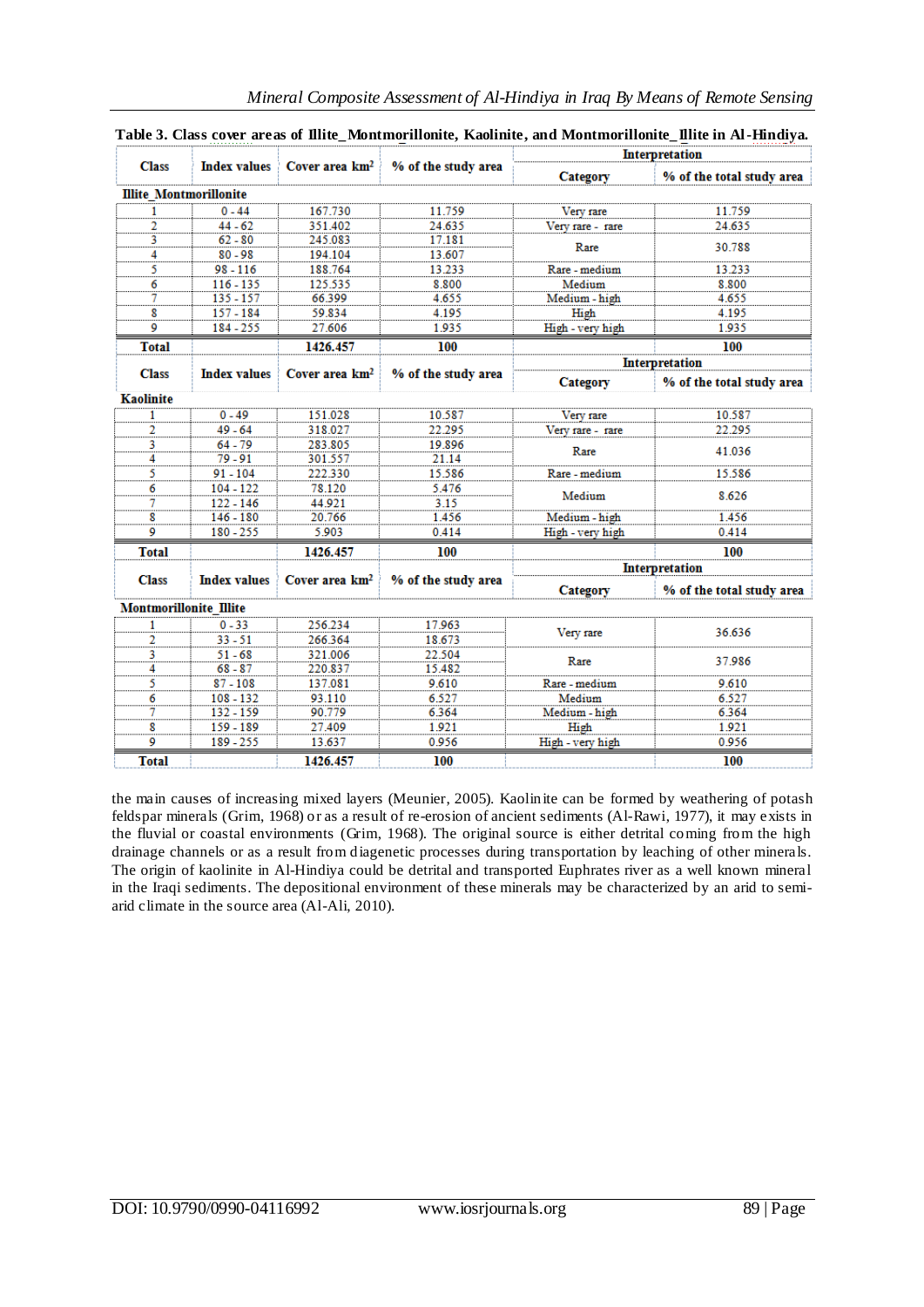### **4.2.Correlation coefficients of mineral composite (MC)**

Correlation analysis results of 46points delineatedthe relationships among produced raster maps ofmineral composite (Table 4, 5, 6).

### **4.2.1.Correlation coefficients of heavy minerals**

A positive correlation (0.370) was detected betweenAmphibole and Hematitevariables at 0.05 level (2 tailed) emphasizing the relationship between these two variables(Table 4).

| l n de x  | Amphi bole                  | <b>Hematite</b> | <b>Magnetite</b> |  |
|-----------|-----------------------------|-----------------|------------------|--|
| Amphibole | --------------------------- |                 |                  |  |
| Hematite  |                             |                 |                  |  |
| Magnetite |                             |                 |                  |  |

**Table 4. Pearson correlations of Amphibole, Hematite, and Magnetite indices.**

**\* Correlation is significant at the 0.05 level (2-tailed).**

The distribution of Fe<sub>2</sub>O<sub>3</sub> in floodplain sediment is related mainly to the geological substratum and mineralised areas, and particularly to areas with mafic and ultramafic rocks, and mineralisation.Iron is a major element in soil with a median value of 2.1% (Rose et al., 1979). It is present mostly as  $Fe^{2+}$  in ferro-magnesian silicates, such as olivine, pyroxene, amphibole and biotite, and as  $Fe<sup>3+</sup>$  in iron oxides and hydroxides, as the result of weathering. It has both lithophile and chalcophile properties, forming several common minerals, including pyrite FeS<sub>2</sub>, magnetite Fe<sub>3</sub>O<sub>4</sub>, haematite Fe<sub>2</sub>O<sub>3</sub> and siderite FeCO<sub>3</sub>. It is also present in many rockforming minerals, including mica, garnet, amphibole, pyroxene and olivine.

### **4.2.2.Correlation coefficients of light minerals**

Correlation analysis results betweenGypsumandCalcitevariables showed positive correlation (0.397) at 0.01 level (2-tailed)emphasizing the strong relationship between thesetwo variables(Table 5).

| ndev           |            |  |  |  |
|----------------|------------|--|--|--|
| <b>Ealcite</b> |            |  |  |  |
| Gypsum         | $0.307***$ |  |  |  |
| Juar tz        |            |  |  |  |

**Table 5. Pearson correlations of Calcite, Gypsum, and Quartzindices.**

**\*\*Correlation is significant at the 0.01 level (2 -tailed).**

Different forms of sulfate minerals can be found in soils, with gypsum  $(CaSO_4.2H_2O)$  being the dominant type that occurs in central Iraq. The hot and dry climatic conditions are more suitable for the formation of gypsum than other forms of calcium sulfate minerals such as bassanite and anhydrite (Muhaimeed et al., 2013).

Quartz variable negatively correlated withGypsum (-0.532)at the 0.01 level (2-tailed) (Table 5). Quartz forms the main light silicate minerals owing to its high resistance to erosion. It is abundant in soils, mainly originating from physicalweathering (fragmentation) of the parent material but also, bysolution weathering, from carbonate parent materials (M a r tí n- G a r cí a et al., 2015).On the other handGypsum occurs in nature as a crystalline solid, and thesolubility ofGypsum is impacted bymanyfactors includingparticle size distribution, the amount of organic matter, the surface soilstructure,the soil's moisture condition, and the timing and volume of rainfall (Amezketa et al., 2005).

### **4.2.3.Correlation coefficients of clay minerals**

Correlation analysis results of clay mineralsshowed that there were no significant correlations among Illite\_Montmorillonite, Kaolinite, and Montmorillonite\_Illite(Table 6) indicatingthat the Lower Mesopotamian Plain was covered by a recent layer of flood material and in particular, irrigation sediment.This sediment has been deposited over very extensive areas as the result of an artificial process of sedimentation by a controlled irrigation system (Buringh, 1960).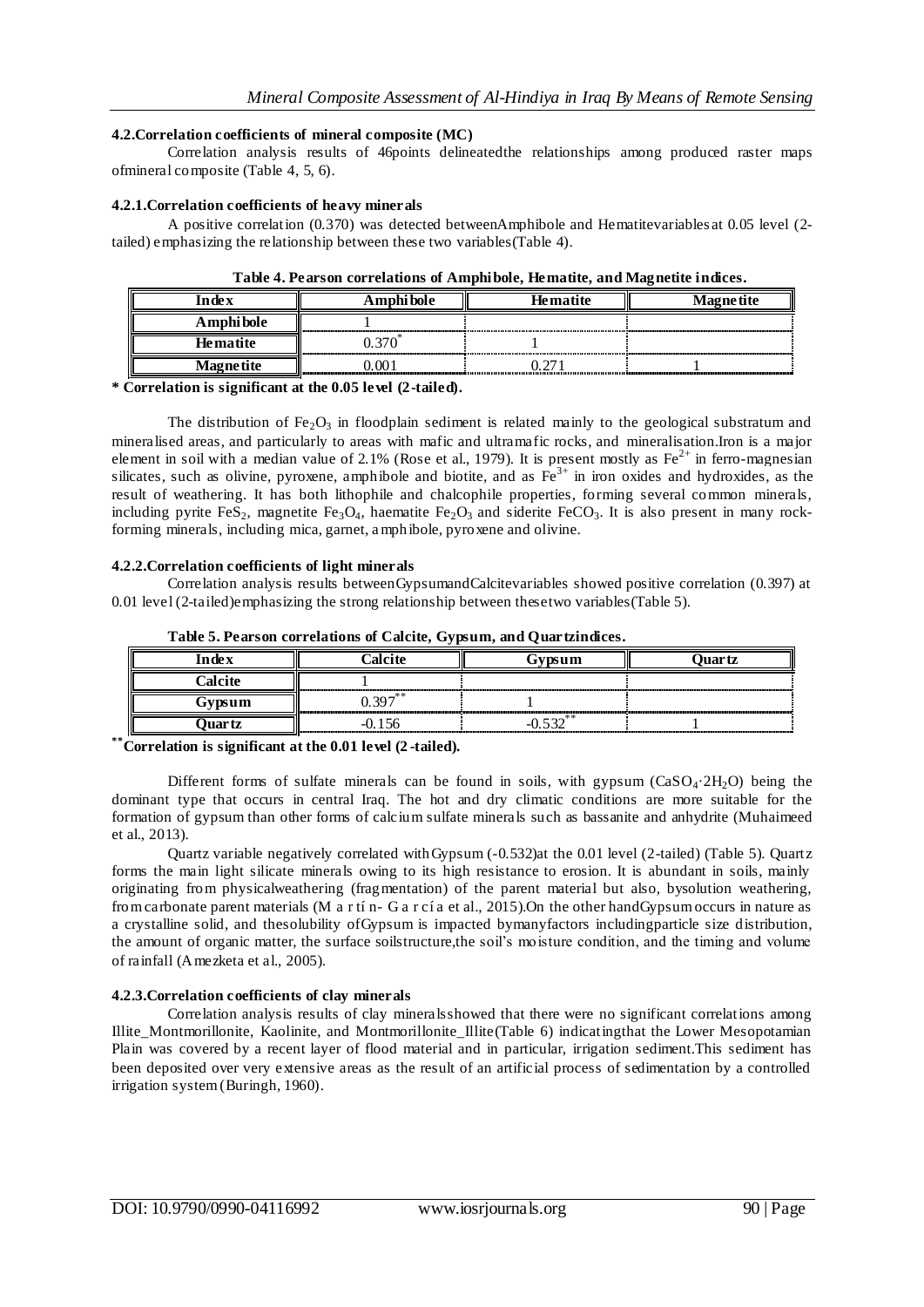**Table 6. Pearson correlations of Illite\_Montmorillonite, Kaolinite, and Montmorillonite\_Illiteindices.**

| in de v                      | Illite Montmorillonite<br>Ш | <b>Montmorillonite Illite</b> |  |
|------------------------------|-----------------------------|-------------------------------|--|
| Illite Montmorillonite<br>║  |                             |                               |  |
|                              | ) () 46                     |                               |  |
| II<br><b>Montmorillonite</b> |                             |                               |  |

#### **V. Conclusions**

In this study, mineral composite raster maps of Al-Hindyia were produced by using the RS and GIS tools.Consequently, the areas in rich andpoor mineral composite content were determined with their cover size and geographical locations in a reliable and quicker way.I may generally conclude:

- 1. The resultsof spatial distribution for heavy minerals maps indicated that the majority of the study area has Magnetite but poorAmphibole and Hematite.
- 2. The resultsof spatial distribution for light minerals maps indicated that the sediments of the study area are composed essentially of Calcite and Gypsum, as dominant with quartz.
- 3. The results of spatial distribution for clay minerals maps indicated that clay fraction is dominated by kaolinite, mixed layer Illite montmorillonite, and montmorillonite Illite.
- 4. A positive correlation was detected betweenAmphibole and Hematitevariables at 0.05 level (2-tailed) due to the distribution of  $Fe<sub>2</sub>O<sub>3</sub>$  in floodplain sediment related mainly to the geological substratum and mineralised areas.
- 5. Correlation analysis results between Gypsum and Calcite variables showed positive correlation at 0.01 level (2-tailed). This means that, calcium carbonate can be found in soils, with gypsum ( $CaSO_4.2H_2O$ ) being the dominant type that occurs in central Iraq. A negative correlation between Quartz and Gypsum variables was found at 0.01 level (2-tailed). This result is related to the higher chemical and physical resistance of Quartz to weathering in comparison to the moderately soluble Gypsum.
- 6. There were no significant correlations amongclay minerals indicatingthat the Lower Mesopotamian Plain was covered by a recent layer of flood material.

#### **References**

- [1]. Al-Ali,S. H.2010. Geochemical and mineralogical study of the fluvial deposits at Abul Khasib area, south east of Iraq.Mesopot. J. Mar. Sci.25(2): 154-165.
- [2]. Albadran, B. 2006. Sedimentology and mineralogy of the Al-Hammar Marsh / Southern Iraq: A review. Marsh Bulletin, 1(1): 32- 39.
- [3]. Al-Dabbas M.; M. A. Abbas; and R. Al- Khafaji. 2011. The mineralogical and micro-organisms effects of regional dust stormsover Middle East region.International Journal of Water Resources and Arid Environments, 1(2): 129-141.
- [4]. Allan, T. 2001.The Middle East Water Question: Hydropolitics and the Global Economy.Publisher I.B.Tauris.
- [5]. Al-Marsoumi, A. M. H.; and M. H. A. Al-Jabbri. 2007. Basrah Soils;Geochemical Aspects and PhysicalProperties- A Review. Basrah Journal of Scienec, 25(1): 89-103.
- [6]. Al-Ramadan, B. 2012. Mineral Exploration Using GIS.CRP 514: Introduction to GIS.City and Regional Plann ing Department, King Fahad University of Petroleum and Minerals.
- [7]. Al-Rawi, I. K. 1977. Sedimentological study of the alluvial plain deposits in Diwania area. Unpublished M.Sc. Thesis, Baghdad University.
- [8]. Amezketa, E.; R. Aragues; and R. Bazol. 2005.Efficiency of sulfuric acid, mined gypsum and two gypsum byproducts in soil crusting prevention and sodic soil reclamation. Agronomy Journal, 97: 983-989.
- [9]. Aranoff, S. 2005. Remote sensing for GIS managers. ESRI Press, Redlands, California, 487 pp.
- [10]. Ataa, R. M.; and A. S. Muhaimeed. 2007. Genesis of some gypsiferous soils in Iraq.Al-Takani J. 13:95-104. [11]. Buday, T.; and S. Z., Jassim. 1987. The regional geology of Iraq. Vol.2. Tectonism, Magmatism and Meta
- [11]. Buday, T.; and S. Z., Jassim. 1987. The regional geology of Iraq. Vol.2. Tectonism, Magmatism and Metamorphism. GEOSURV. Baghdad. 352 pp.
- [12]. Buringh, P. 1960. Soils and soil conditions in Iraq. Ministry of Agriculture, Baghdad, Iraq. [13]. Corral, I.; F. González; A. Griera; M. Corbella; D. Gómez-Gras; and E. Cardellach.
- [13]. Corral, I.; F. González; A. Griera; M. Corbella; D. Gómez-Gras; andE. Cardellach. 2011. Landsat ETM+ Imaging for the Exploration of Epithermal Deposits in the Azuero Peninsula (Panama).revista de la sociedad española de mineralogía, macla nº 15.
- [14]. Dogan, H. M. 2009. Mineral composite assesment of Kelkit River Basin in Turkey by means of remote sensing. Journal of Earth Systems Science, 118(6): 701-710.
- [15]. Domas, J. 1983. The Mesopotamian Plain Project/The Geology of Karbala-Kut-Ali Al-Gharbi area. D.G. of Geological Survey and Mining, Rep. No.4.
- [16]. Driscoll, K. 2010. Understanding quartz technology in early prehistoric Ireland. PhD thesis. UCD School of Archaeology, University College Dublin, Ireland. Scribd.com. Retrieved.
- [17]. ERDAS. 2014. ERDAS Field Guide. Norcross, GA: Leica Geosystems GIS & Mapping, LLC.
- [18]. ESRI. 2008. ArcGIS 9.3, What is in ArcGIS 9.3. (Environmental Systems Research Institute, Redlands, California, USA).
- [19]. Grim, R. E. 1962. Applied clay mineralogy. McGraw-Hill Book Co. Inc., New York.  $[20]$ . Grim, R. E. 1968. Clay mineralogy.  $2<sup>nd</sup> Ed$ , McGraw-Hill Book Co., New York, 596
- [20]. Grim, R. E. 1968. Clay mineralogy.  $2<sup>nd</sup> Ed$ , McGraw-Hill Book Co., New York, 596 pp. [21]. Iraqi meteorological organization. 2008. Climatic elements data of recorded in Karbala s
- [21]. Iraqi meteorological organization. 2008. Climatic elements data of recorded in Karbala station for period from (1976 2007).
- [22]. Jassim, S. Z.; and J. C., Goff. 2006. Geology of Iraq. Dolin, Prague and Moravian Museum, Brno, 341 pp. [23]. Khan, J. 2013. Preliminary Results Hyperspectral Image, Analysis for Dolomite Identification in
- [23]. Khan, J. 2013. Preliminary Results Hyperspectral Image, Analysis for Dolomite Identification in Tarbela, Dam Region of Pakistan. International Journal of Innovative Technology and Exploring Engineering, 2(3): 30-34.
- [24]. Mahmoud, M. M.; and R. A. Al-Ani. 1985. Heavy mineral analysis of sand dunes in the Western Desert of Iraq. Jour. Geol. Soc. Iraq. 18(1): 180-196.